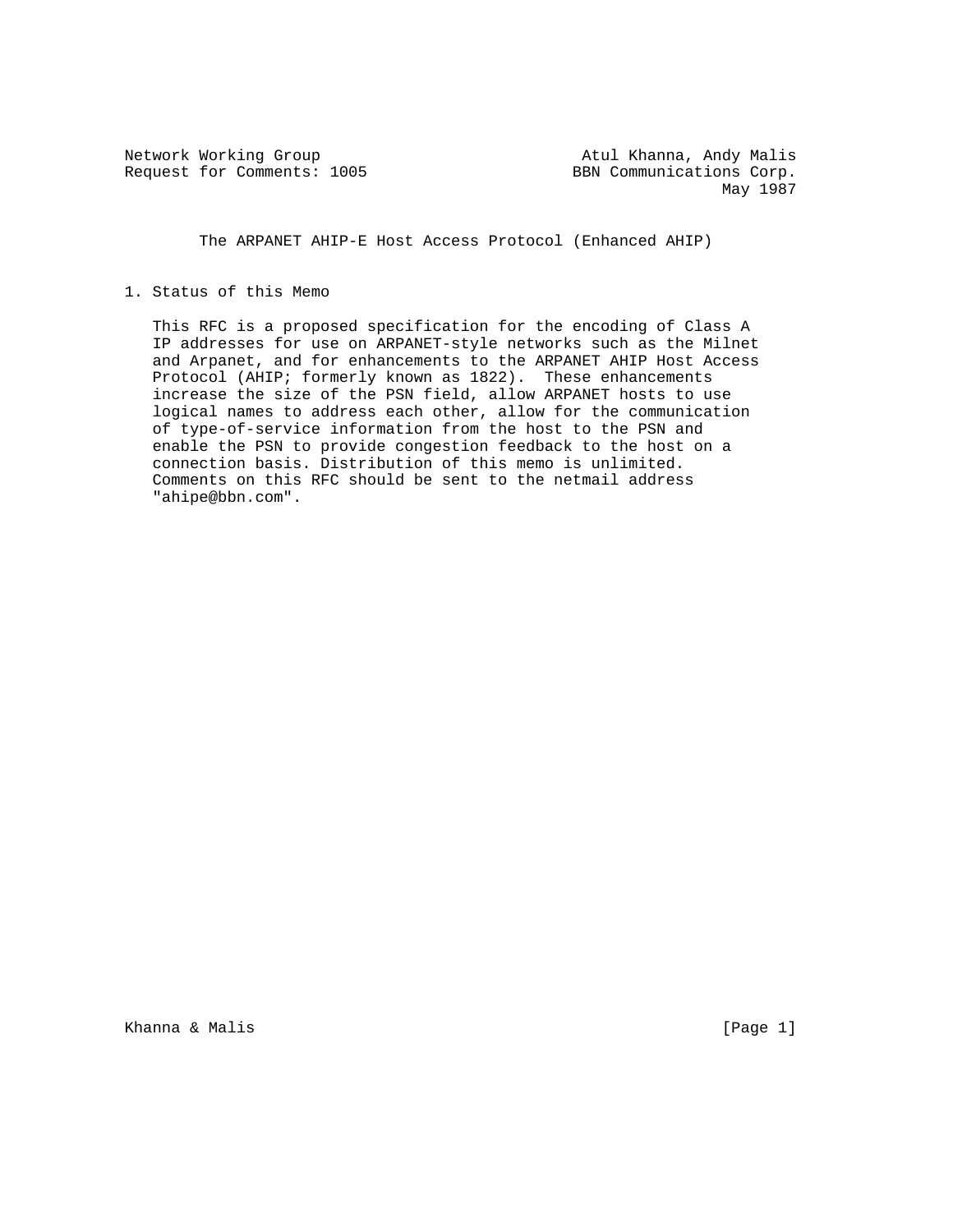# Table of Contents

| $\mathbf{1}$                                             |                                                                                                                                                                                                            |
|----------------------------------------------------------|------------------------------------------------------------------------------------------------------------------------------------------------------------------------------------------------------------|
| 2<br>2.1                                                 | Current Interpretation of Class A IP Address<br>Fields                                                                                                                                                     |
| 2.2                                                      | Requirements and Constraints Affecting New<br>Class A Mapping                                                                                                                                              |
| 2.3<br>2.4<br>2.5                                        | New Interpretation of IP Address Fields 8<br>Discussion of the New Mapping10<br>Interoperability between Current AHIP and<br>AHIP-E                                                                        |
|                                                          |                                                                                                                                                                                                            |
| 3<br>3.1<br>3.2<br>3.2.1<br>3.2.2<br>3.2.3<br>3.3<br>3.4 | Addresses and Names 13<br>Name Translations 14<br>Authorization and Effectiveness 15<br>Translation Policies 16<br>Reporting Destination Host Downs 17<br>Establishing Host-PSN Communications<br>18<br>19 |
| $\overline{4}$<br>4.1<br>4.2<br>4.3                      | Type-of-Service Specification 20<br>Subnet Congestion Feedback 21<br>Precedence Level Information 21                                                                                                       |
| 5<br>5.1<br>5.2                                          | FORMATS FOR NEW AHIP-E MESSAGES 23<br>Host-to-PSN AHIP-E Leader Format 23<br>PSN-to-Host AHIP-E Leader Format 27                                                                                           |
| 6                                                        |                                                                                                                                                                                                            |
| 7                                                        |                                                                                                                                                                                                            |

Khanna & Malis **Example 2** (Page 2)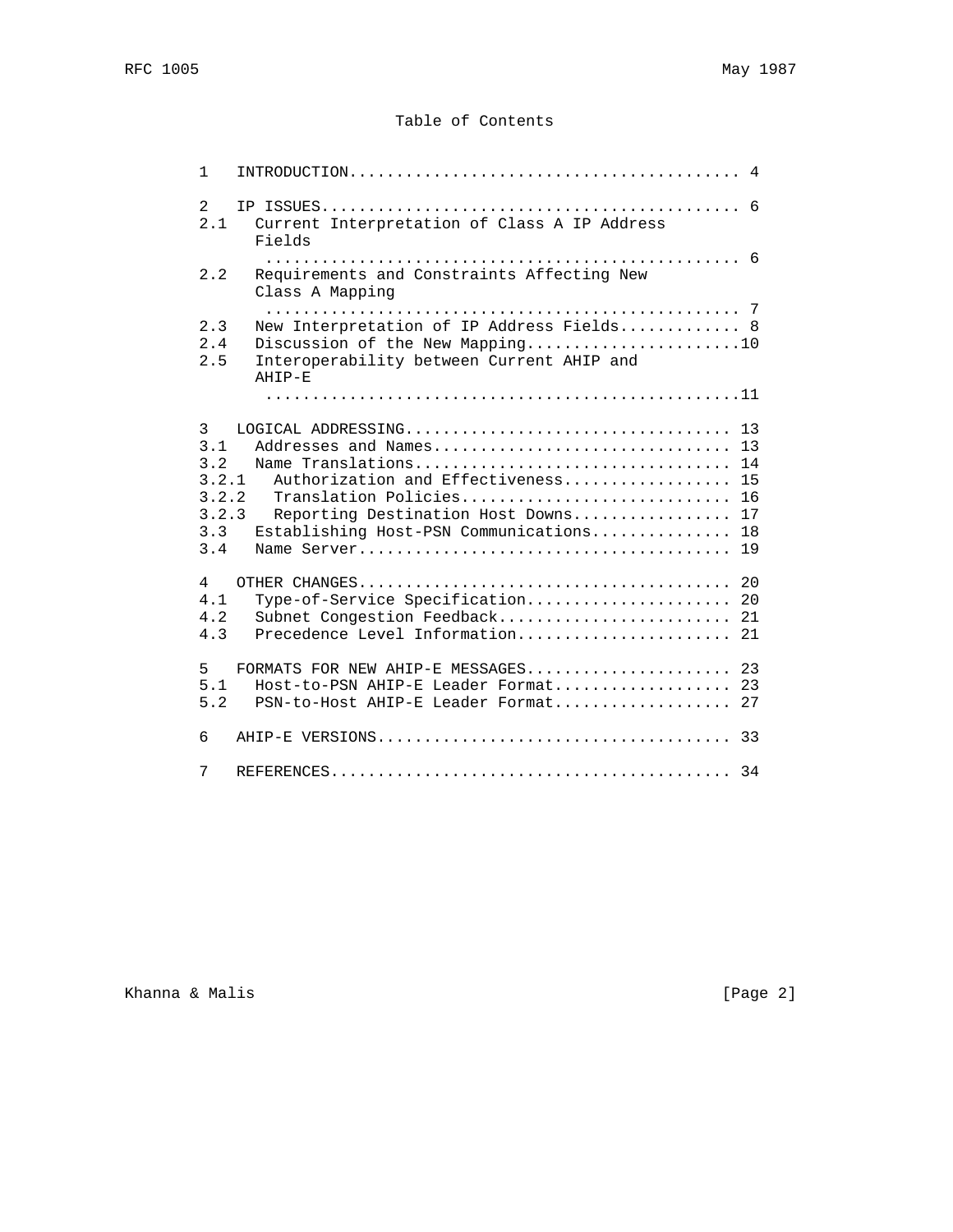## FIGURES

| 2.2 New Class A IP Address Interpretation 8 |
|---------------------------------------------|
|                                             |
| 3.1 Current AHIP Address Format 13          |
|                                             |
| 3.3 Logical Name Format 14                  |
| 5.1 Host-to-PSN AHIP-E Leader Format 23     |
|                                             |
| 5.3 PSN-to-Host AHIP-E Leader Format 27     |
|                                             |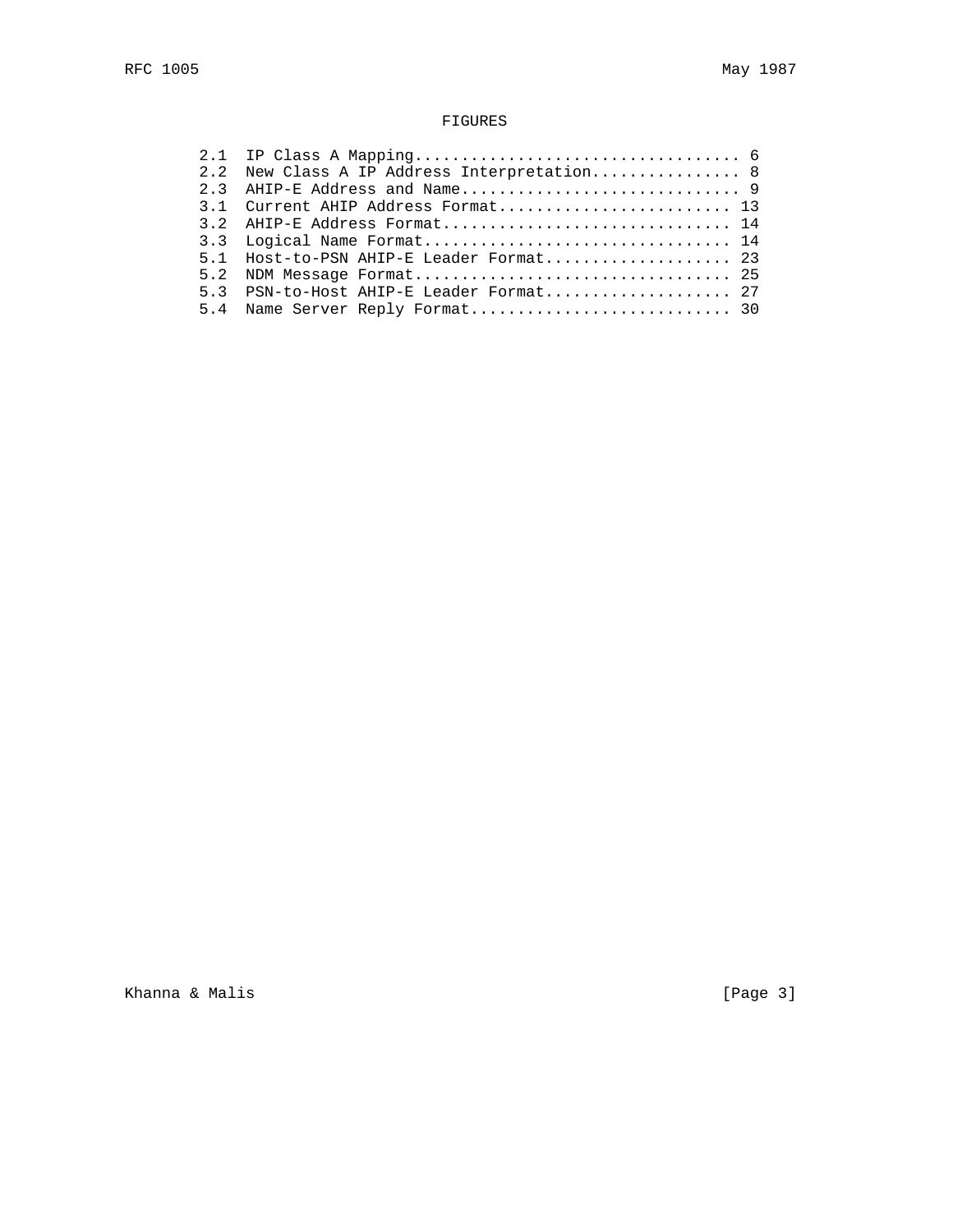#### 1 INTRODUCTION

This RFC is a proposed specification for the encoding of Class A IP addresses for use on ARPANET-style networks such as the Milnet and Arpanet, and for enhancements to the AHIP Protocol (AHIP is the preferred term for what has previously been known as the 1822 protocol). These enhancements and modifications are partially motivated by a need to overcome the current address limitation of 256 PSNs per network and by a desire to allow hosts to take advantage of logical addressing with minimal change to their AHIP software. This enhanced AHIP protocol will be referred to as "AHIP-E". These enhancements will:

- 1. Increase the size of the PSN field to 10 bits.
- 2. Allow hosts to use logical names (i.e., host names that are independent of physical location on the network) in addition to physical port addresses to communicate with each other.
- 3. Enable the host to specify a type-of-service to the PSN.
- 4. Provide a mechanism for the PSN to communicate subnetwork congestion information to the host on a destination host basis. This will give the host an opportunity to selectively reduce its congesting flows, thus preventing all of its flows from being blocked b y the network. Currently, a host has no way of knowing which of its flows is experiencing congestion; consequently, it is possible that one congesting flow can result in the blocking of all the host's flows .
- 5. Enable the PSN to inform the host about changes in precedence cutoff levels and about precedence level violations.

A host can take advantage of the extended and logical addressing capabilities without making substantial changes to its AHIP implementation. In particular, the specification provides three versions of AHIP-E: version 0 is current AHIP with no changes; version 1 allows use of logical and extended addressing with minimal change to code; version 2 constitutes full-fledged AHIP-E. This is described in further detail in chapter 6.

This RFC's terminology is consistent with that used in BBN Report 1822 [1], and any new terms are defined when they are first used. Familiarity with Report 1822 (section 3 in particular) is assumed. As could be expected, the RFC makes many references to Report 1822. As a result, it uses, as a convenient abbreviation, "see  $1822(x)$ " instead of "please refer to Report 1822, section x, for further details".

Khanna & Malis **Example 2018** [Page 4]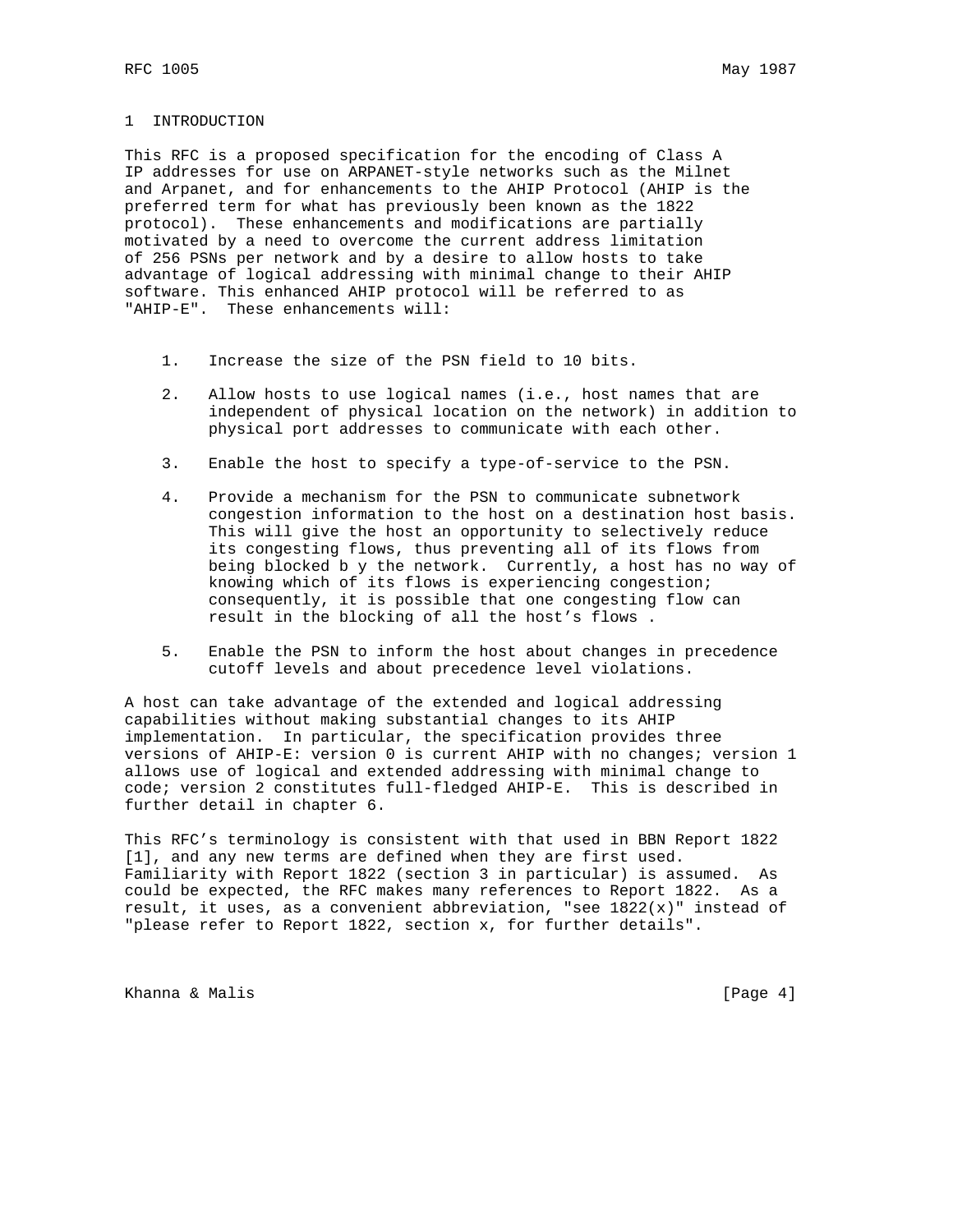The rest of this RFC is organized as follows. Chapter 2 describes the new mapping between IP class A addresses and subnetwork hosts. Chapter 3 discusses logical addressing. Chapter 4 describes the enhancements related to type-of-service and reliability specification and to congestion and precedence feedback. Chapter 5 includes a specification of the new message types and their formats. Finally, chapter 6 describes the AHIP-E version numbering scheme.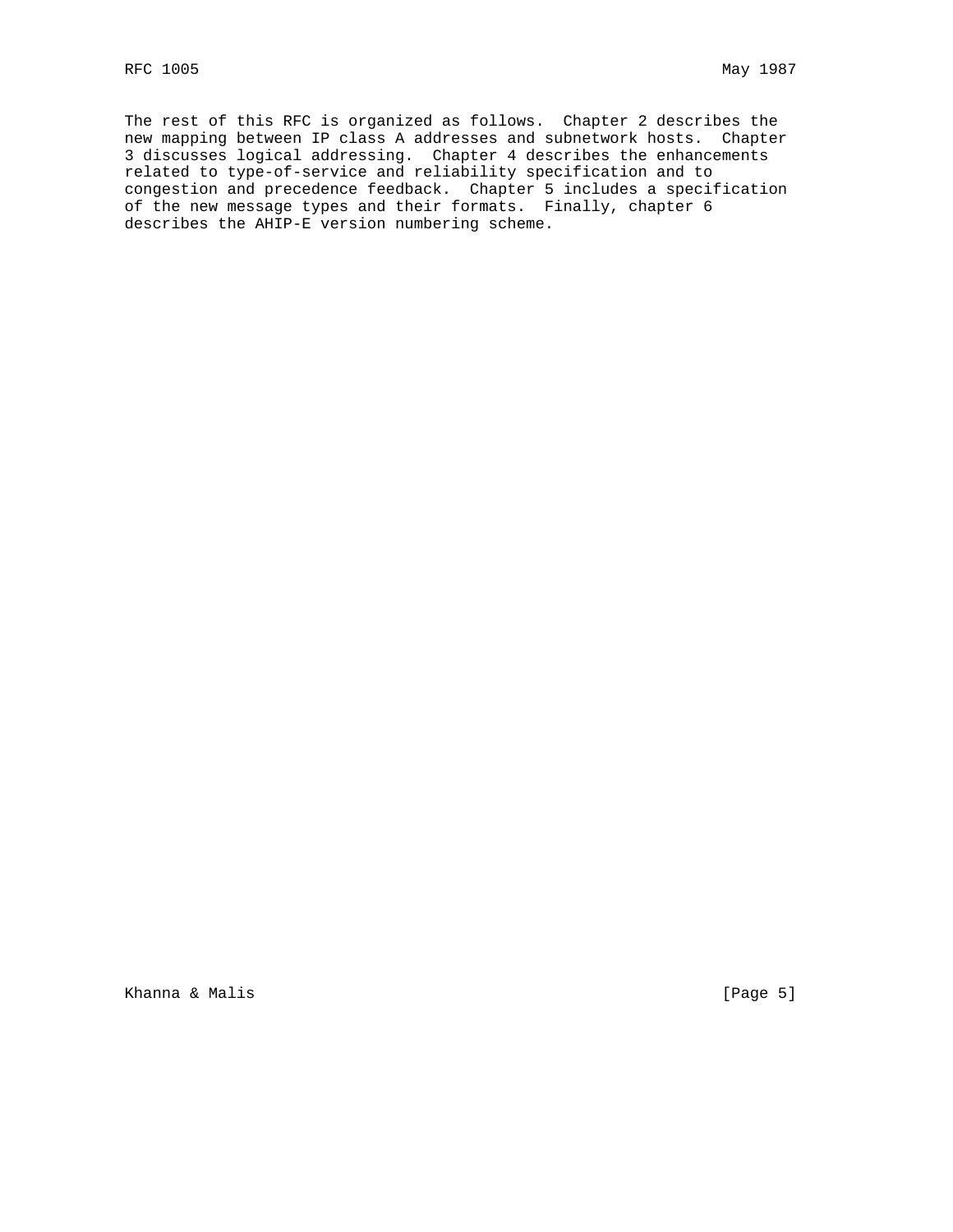### 2 IP ISSUES

This section discusses the changes to the mapping between Class A IP addresses [5] and subnet addresses. These changes are made necessary by:

- 1. The introduction of logical names.
- 2. The expansion of the PSN-number field.

Note that this RFC does not affect Class B and C mappings [5].

2.1 Current Interpretation of Class A IP Address Fields

Class A IP addresses are 32 bits in length, with 8 bits devoted to network number and 24 to the local address. In particular, they are of the form n.h.l.i, where n,h,l and i are decimal integers less than 256. AHIP addresses are 24 bits in length. The current ARPANET-style class A mapping is as follows (from RFC 796):



The LH (logical host) field is used by the hosts only and is not passed to the network.

Khanna & Malis **Extending Community** (Page 6)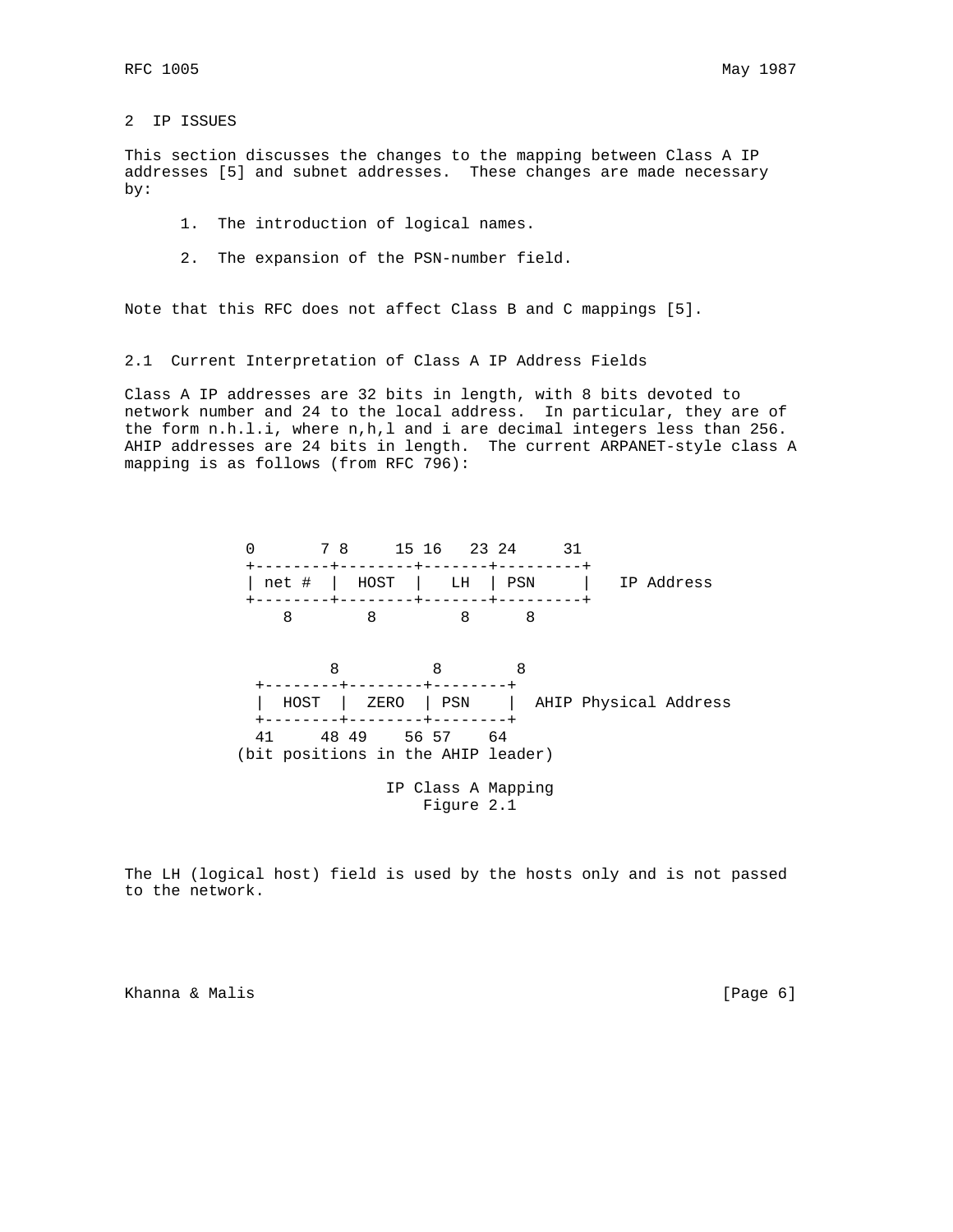2.2 Requirements and Constraints Affecting New Class A Mapping

This section discusses some of the requirements and constraints that were considered significant in determining the new address mapping.

1. Address Mapping Stability Requirement:

Any current IP physical address with  $l$  (logical host) = 0 should remain unchanged under the new design. For example, the binary string corresponding to 10.0.0.51 should continue to refer to sri-nic.arpa (assuming, of course, that sri-nic continues to reside on psn 51, port 0). This requirement is motivated by a desire to avoid a network-wide address switchover.

2. Existing implementation compatibility:

 Existing compliant implementations of AHIP should continue to function for destinations with addresses fitting the restrictions in 1. In other words, such addresses should continue to refer to their original destinations, not only with the AHIP-E implementation (which is the condition in 1), but also with current ones.

 3. Compatibility between X.25's IP address to subnet host mapping and AHIP's IP address to subnet host mapping:

 The AHIP-E IP to host mapping should be able to co-exist in some sense with the IP to host mapping specified by the DDN X.25 Specification [6]. In particular, restricted use of the revised IP to DDN host mapping should produce addresses that are consistent with the current X.25 mapping. In other words, there should be a set that includes "sufficiently many" logical names and physical addresses, with the property that each address/name in the set maps onto the same host under both the AHIP and X.25 mappings.

4. Maximum number of PSNs that can be supported:

 The new design should support a maximum of more than 256 PSNs per network.

Khanna & Malis **Example 2018** [Page 7]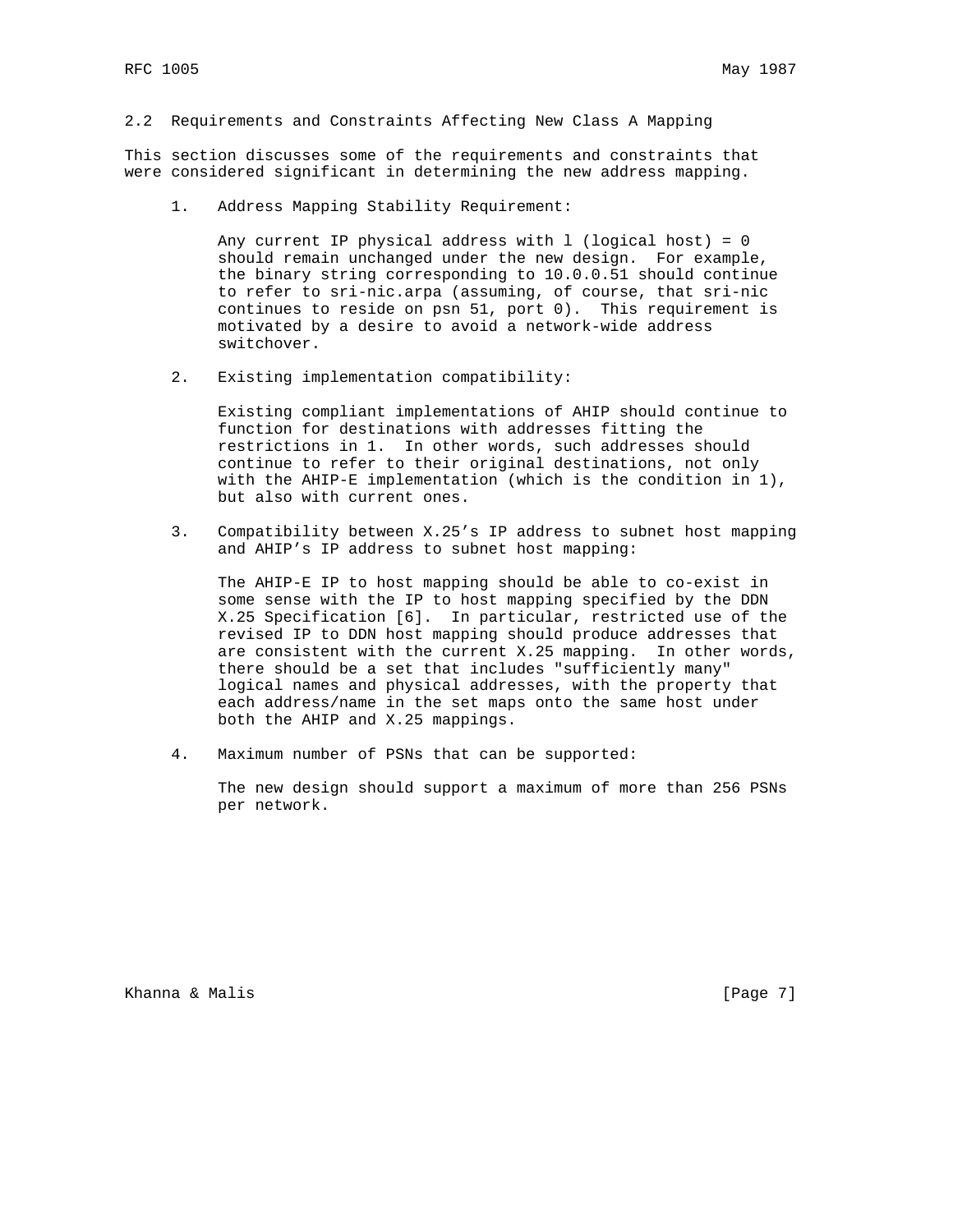## 2.3 New Interpretation of IP Address Fields

The following is the new interpretation of the IP address field, in the context of ARPANET-style networks:

 Proposed IP Address Interpretation 8 8 1 5 10 +--------+--------+-+-----+----------+ | net # | HOST |0|XXXXX| PSN | Physical Address +--------+--------+-+-----+----------+ 0 7 8 15 17 21 22 31 8 8 2 6 8 +--------+--------+--+------+--------+ | net # | UPPER | 11 | XXXXXX | LOWER | Logical Name +--------+--------+--+------+--------+ 0 7 8 15 18 23 24 31 16 2 14 +-----------------+--+---------------+ | |10| | Reserved Format +-----------------+--+---------------+ 0 15 18 31  $(X = don't care)$  New Class A IP Address Interpretation Figure 2.2

The fields have the following meanings:

 HOST = host-number PSN = 10 bit PSN-number field UPPER = upper 8 bits of the 16-bit logical name LOWER = lower 8 bits of the 16-bit logical name

Khanna & Malis **Expansion Communication** (Page 8)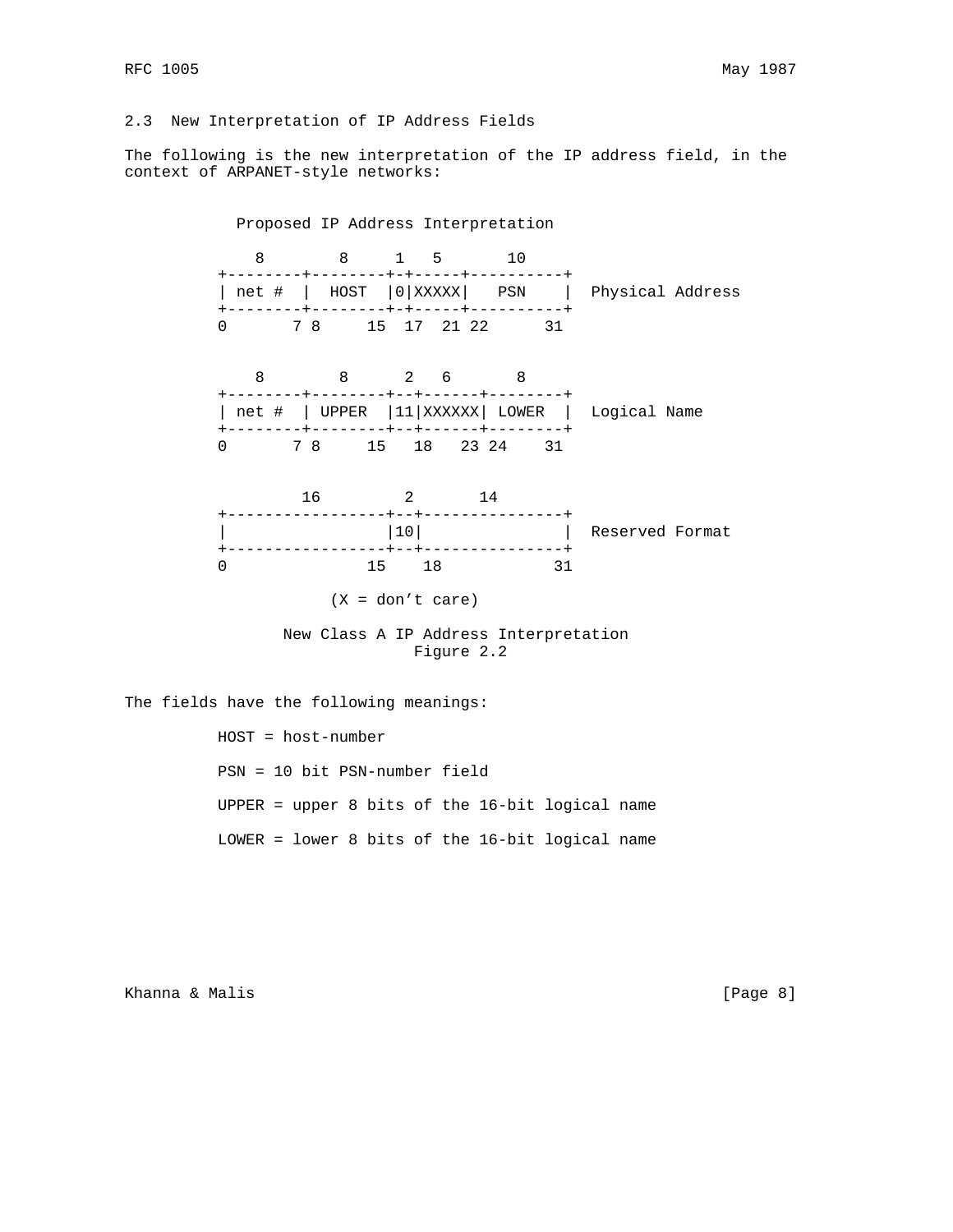AHIP-E physical addresses and logical names have the following formats:

 8 1 5 10 +--------+-+-----+----------+ | HOST |0|XXXXX| PSN | Physical Address +--------+-+-----+----------+ 41 48 55 64 (bit positions in the AHIP leader) (X = don't care) 8 2 6 8 +--------+--+------+--------+ | UPPER |11|XXXXXX| LOWER | Logical Name +--------+--+------+--------+ 41 48 57 64 (bit positions in the AHIP leader) +--------+--+---------------+ |  $|10|$  | Reserved Address Format +--------+--+---------------+ 41 48 51 64 (bit positions in the AHIP leader)

> AHIP-E Address and Name Figure 2.3

The reserved address format is currently undefined and will be rejected by the PSN, which will return an error message (message type 6, subtype 3) to the host.

 ----------------------------------------------------------------- |This design does not require the AHIP-E host to do any processing| of the address  $--$  the host need only copy bits 8-31 of the IP address into bits 41-64 of the AHIP leader. The host no longer needs to zero out bits 49-56 of the AHIP leader. The PSN will take care of the AHIP to subnet address conversion. In other words, bits 8-31 of the IP address field should be passed unchanged to the PSN, which interprets them exactly as shown in figure 2.3. -----------------------------------------------------------------

Khanna & Malis **Example 2018** (Page 9)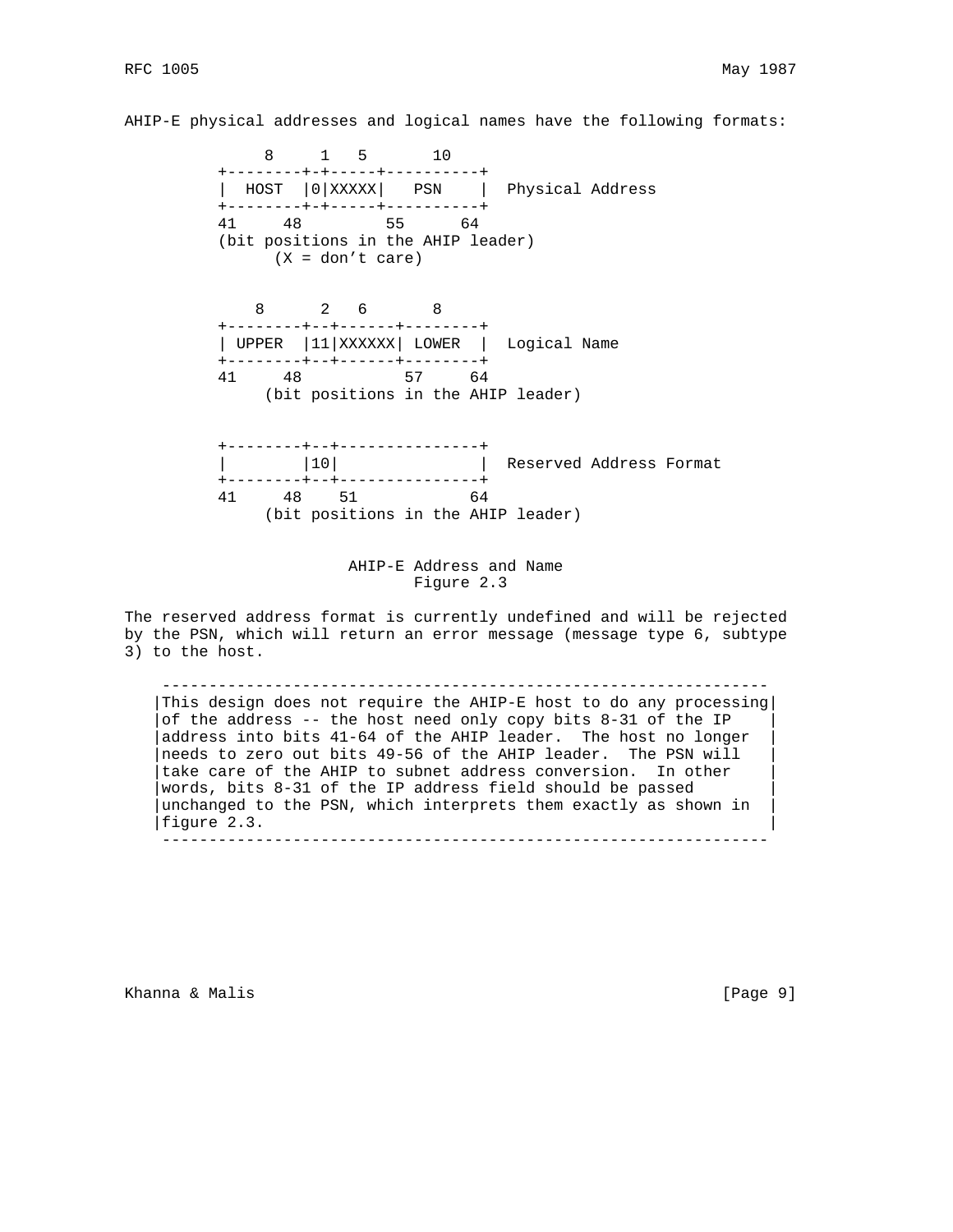### 2.4 Discussion of the New Mapping

This section presents an evaluation of the design in terms of the requirements in section 2.2

1. Address mapping stability requirement:

 Current physical IP addresses will not have to be changed, as long as they have been following the convention of setting LH = 0. This ensures that bit 16 is set to 0, indicating that the address is physical, and that the PSN number comes out right.

2. Existing implementation compatibility:

 The design meets this requirement, as the address that gets to the PSN has its second octet = 0, which results in its correct interpretation as a physical address.

 3. Compatibility with the current X.25 IP address to DDN host mapping:

 The current X.25 IP to HOST mapping [6] is as follows: If h < 64, the address is considered physical, i.e., it refers to host h on PSN i. If h >= 64, the address is considered logical, i.e., it refers to the host whose logical name is h concatenated with i.

> The design is compatible in a limited sense with the current X.25 logical addressing implementation, as long as logical names are assigned such that host-number > 63 (also PSN-number < 256 which is automatic, given the 16-bit size of the logical name field) and physical addresses are in the range host number < 64 and PSN- number < 256, with the appropriate setting of bits 16 and 17 of the IP address field. This works because the X.25 mapping ignores the value of the l field, i.e., the third IP address octet.

 Given the desire to be able to address more than 64 hosts physically and for PSN numbers > 255, this address assignment restriction should not be considered permanent, but rather as an interim compromise until the hosts' X.25 implementations are revised to incorporate the new mapping between IP and DDN addresses.

Khanna & Malis **Extending Community** (Page 10)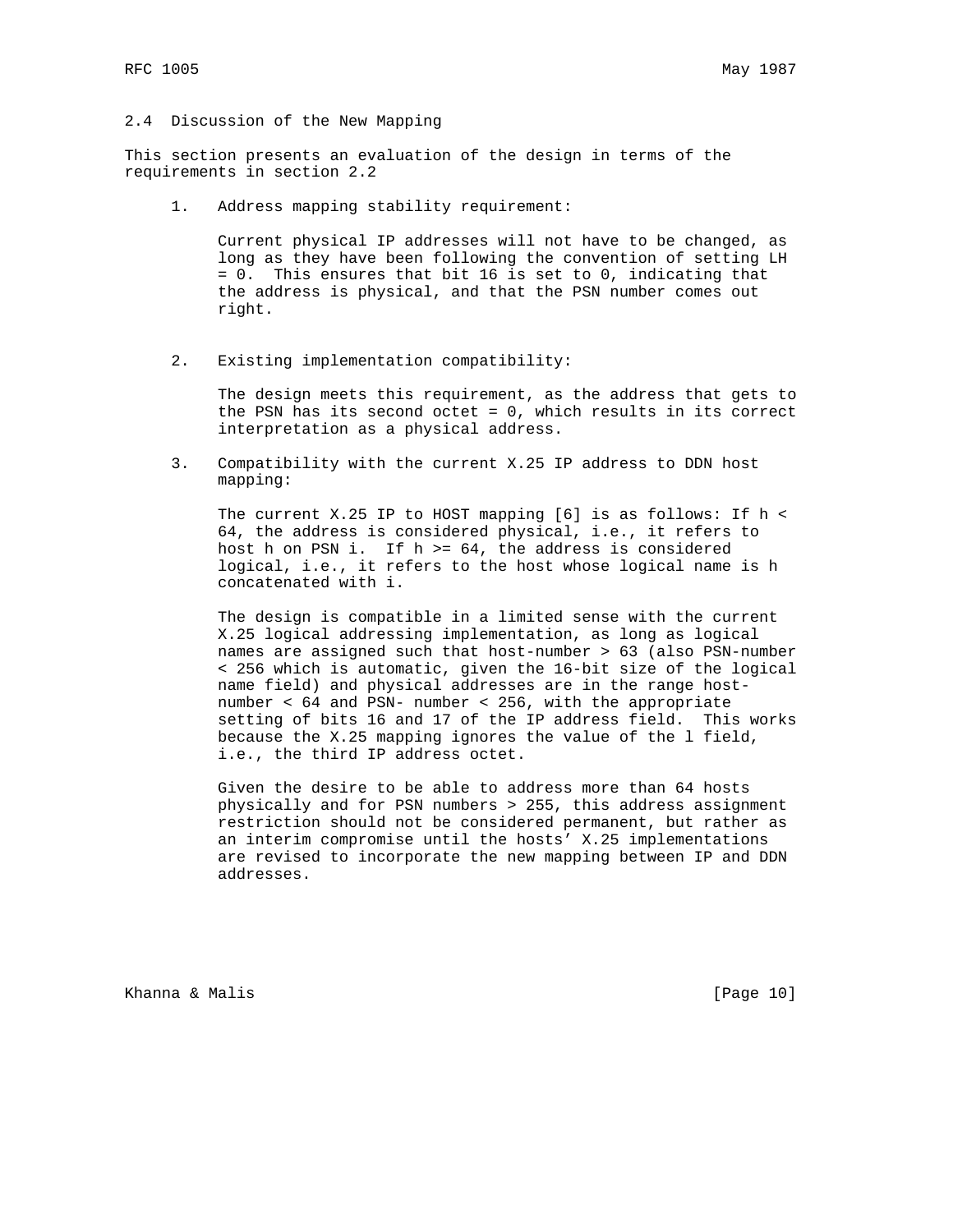4. Maximum number of PSNs that can be supported:

The design allows addressing of up to 1024 PSNs per network.

2.5 Interoperability between Current AHIP and AHIP-E

This section discusses the interoperability between hosts using current AHIP and AHIP-E. It also discusses the general issue of current AHIP host operation in the AHIP-E addressing environment.

The proposed modifications to AHIP have been designed with backward compatibility in mind. However, note that bits 41-64 of the PSN-to-host leader (see 1822(3.4)) will always contain the physical address of the source host. This means that an error could occur when a host on a PSN numbered greater than 255 attempts to send a message to a host running a current AHIP implementation, which interprets the address of the source host as one with PSN-number < 256.

There are other possibilities for errors, caused by incorrect address translation between IP and current AHIP:

- 1. A host running current AHIP cannot physically address any host on a PSN numbered greater than 255 (see Figure 3.1). Consequently, an error will result if the host attempts to use an address from the NIC host table that has PSN-number > 255.
- 2. If a host running current AHIP attempts to use a logical name that it might have in its host table, an error will occur. This is because the logical name flag bits 16 and 17 of the IP address, bits 49 and 50 of the AHIP leader. Recal that bits 49 - 56 of the AHIP leader get set to zero with current AHIP (see figure  $2.1$ .

Since these errors cannot be detected by the subnetwork, it is essential that all hosts implement at least version 1 AHIP-E (see chapter 6) before PSN numbers over 255 and logical names are assigned.

Khanna & Malis **Extending Community** (Page 11)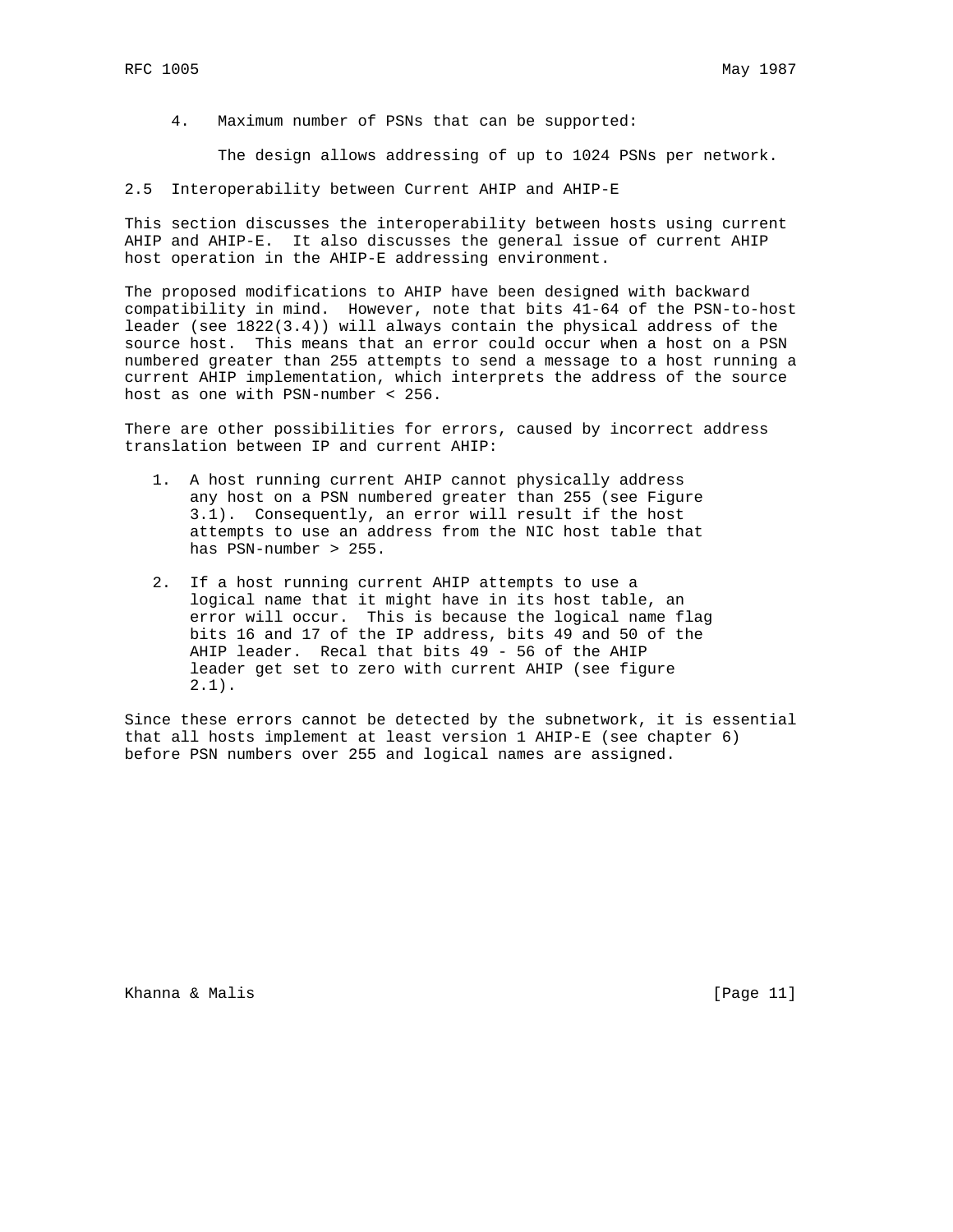Another aspect of interoperability has to do with the IP LH field, which is currently used by a handful of Arpanet hosts to demultiplex a single host port. The 5 don't-care bits of the physical IP address (bits 17- 21) and the 6 don't-care bits of the IP logical name (bits 18-23) can be used for this purpose -- in particular, the use of these bits is divided between the network and external devices, based on administrative agreement. At the very least, the IP addresses of such hosts will have to change to reflect the changed position of the LH field. However, the preferred way to demultiplex a single host port is via the mechanism of logical names. The only change this involves is to get the port expander implementation to look at the entire IP address, rather than just the LH field.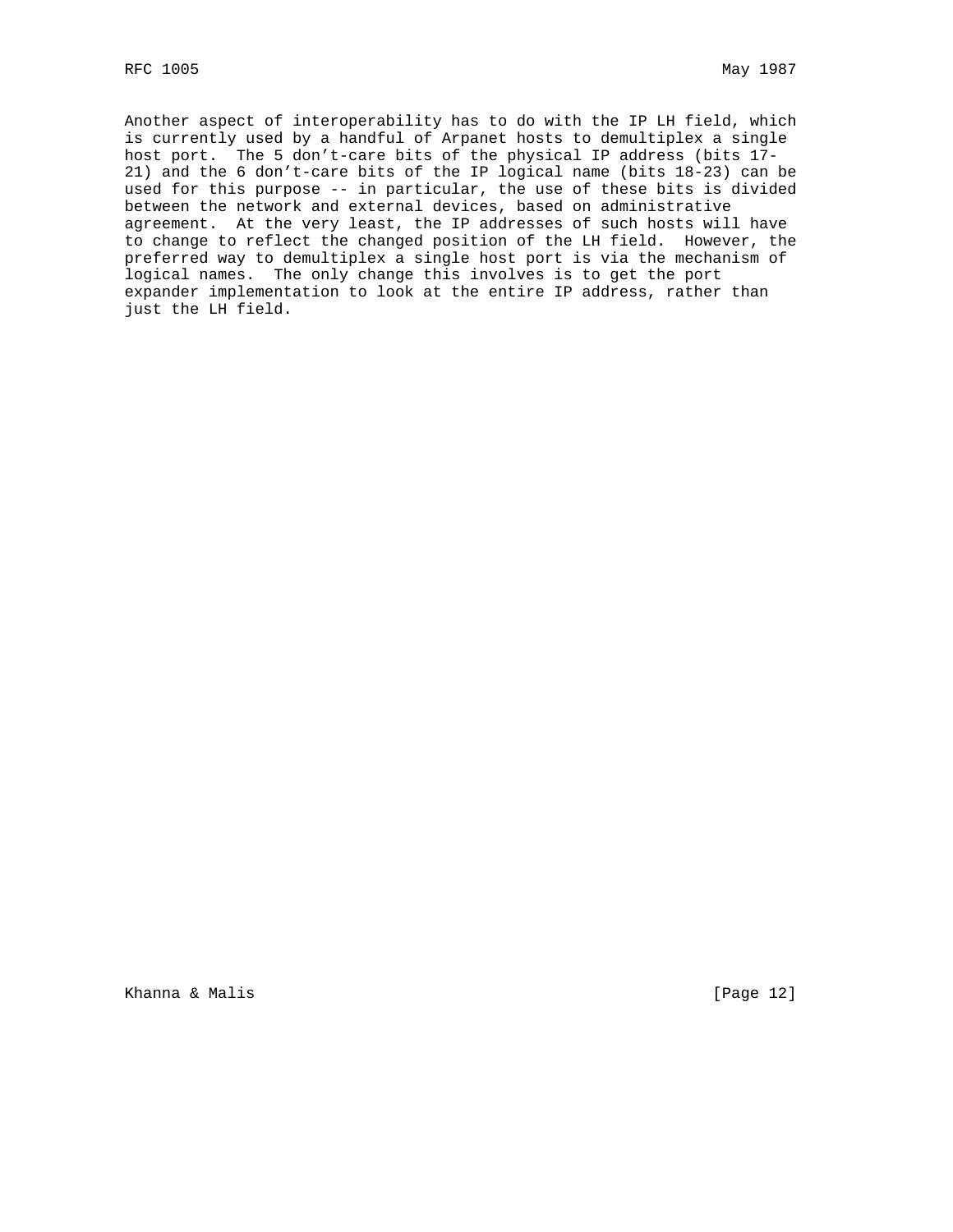#### 3 LOGICAL ADDRESSING

The modifications to AHIP allow a host to use logical addressing to communicate with other hosts on the network. Basically, logical addressing allows hosts to refer to each other using a logical name (see section 3.1) which is independent of a host's physical location in the network. IEN 183 (also published as BBN Report 4473) [2] gives the use of logical addressing considerable justification. Among the advantages it cites are:

- o The ability to refer to each host on the network by a name independent of its location in the network (especially important if the host has to move to another physical port).
- o Allowing different hosts to share the same host port on a time-division basis.
- o Allowing a host to use multi-homing (where a single host uses more than one port to communicate with the network).
- o Allowing several hosts that provide the same service to share the same name.
- o Allowing a host to provide services that have their own unique names.
- 3.1 Addresses and Names

The AHIP-E protocol allows two forms of host specification. The first is a slightly modified version of the form used by the current AHIP protocol, the physical address. The second form is the logical name (the terms "name", "logical name" and "logical address" are used interchangeably in this document).

Current AHIP addresses are the 24-bit host addresses found in AHIP leaders. They have the following format:

> 8 8 8 +-------------+--------+------------+ | host-number |00000000| PSN-number | +-------------+--------+------------+ 41 48 49 56 57 64 (bit positions in the AHIP leader)

> > Current AHIP Address Format Figure 3.1

Khanna & Malis **Extending Community** (Page 13)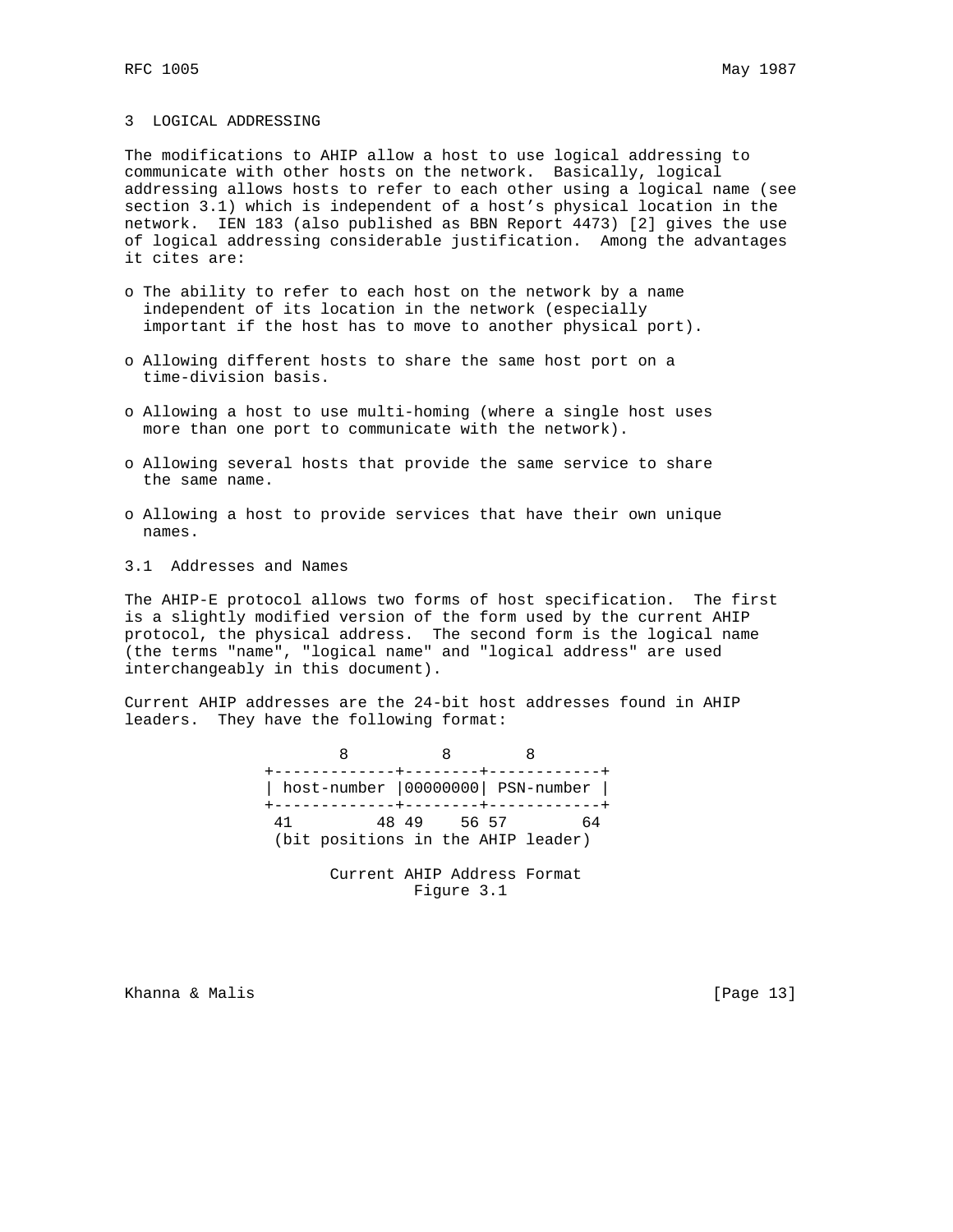AHIP-E addresses have the following format:

 8 1 5 10 +--------+-+-----+----------+ | HOST |0|XXXXX| PSN | Physical Address +--------+-+-----+----------+ 41 48 55 64 (bit positions in the AHIP leader)  $(X = don't care)$ 

 AHIP-E Address Format Figure 3.2

Logical names are 16-bit unsigned numbers that serve as a logical identifier for one or more hosts. A logical name is the concatenation of two separate octets in the AHIP leader, bits 41-48 (Upper 8) and 57- 64 (Lower 8) in particular.

> 8 2 6 8 +--------+--+------+--------+ | UPPER |11|XXXXXX| LOWER | +--------+--+------+--------+ 41 48 57 64 (bit positions in the AHIP leader) (X = don't care)

> > Logical Name Format Figure 3.3

#### 3.2 Name Translations

There are a number of factors that determine how a logical name is translated by the PSN into a physical address on the network. These factors include which translations are legal; in what order different translations for the same name should be attempted; and which legal translations should not be attempted because a particular host port is down. These issues are discussed in the following sections.

Khanna & Malis **Extending Community** (Page 14)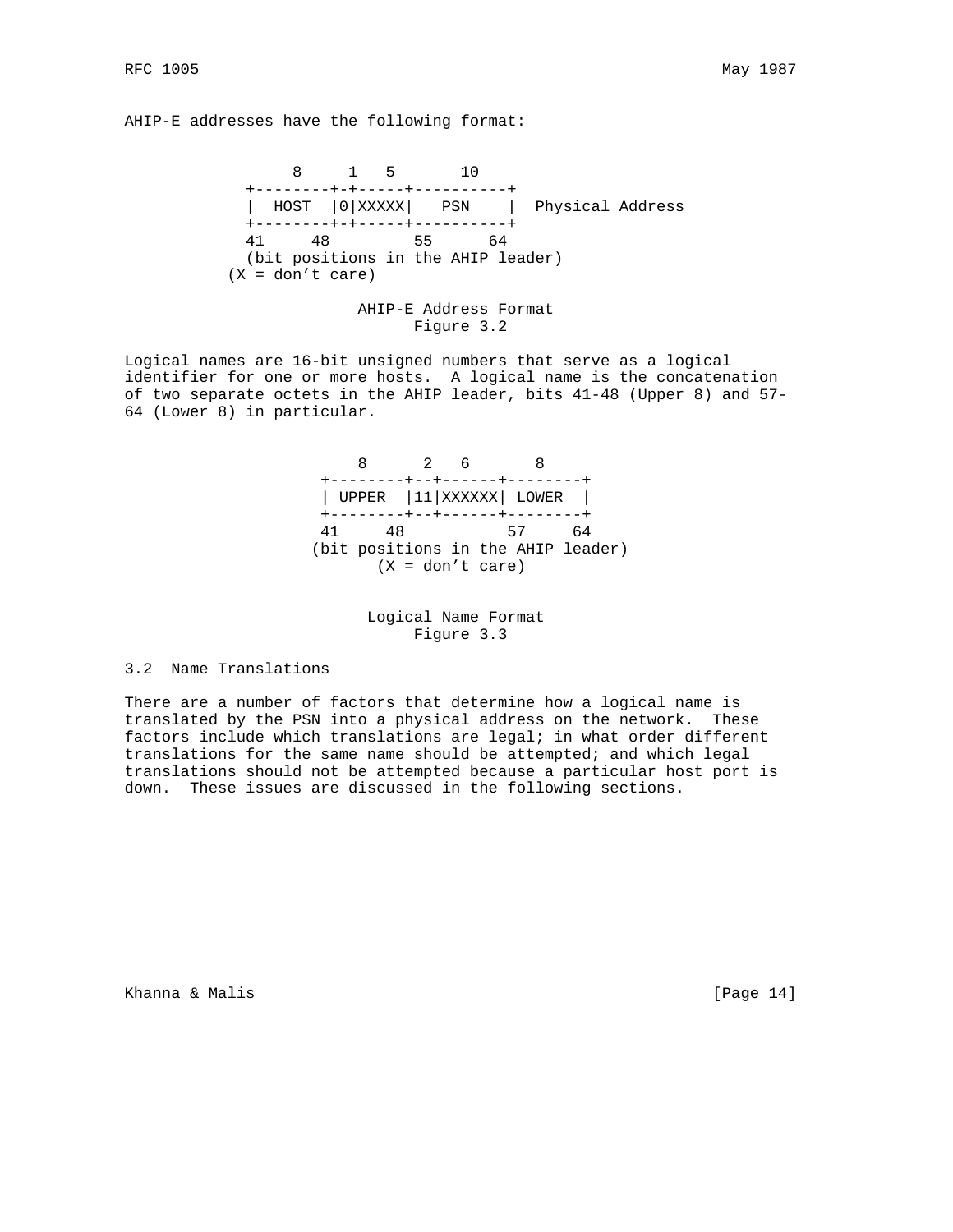### 3.2.1 Authorization and Effectiveness

Every host on a PSN, regardless of whether it is using the AHIP or AHIP-E protocol to access the network, can have one or more logical names. Hosts using AHIP-E can then use these names to address the hosts in the network independent of their physical locations.

At this point, several questions arise: How are these names assigned, how do they become known to the PSNs (so that translations to physical addresses can be made), and how do the PSNs know which host is currently using a shared port? To answer each question in order:

Names are assigned by a central network administrator. When each name is created, it is assigned to a host (or a group of hosts) at one or more specific host ports. The host(s) are allowed to reside at those specific host ports, and nowhere else. If a host moves, it will keep the same name, but the administrator has to update the central database to reflect the new host port. Changes to this database are distributed to the PSNs by the Monitoring Center (MC). For a while, the host may be allowed to reside at either of (or both) the new and old ports. Once the correspondence between a name and one or more hosts ports where it may be used has been made official by the administrator, that name is said to be authorized. Physical addresses, which actually refer to physical host ports, are always authorized in this sense.

When the PSN detects that a host has come up on one of its ports, it makes effective the default name(s), if any, for that host. This default action is specified in the configuration table for that host, and can be one of the following: Enable All Names, Enable No Names, Enable One Particular Name. In the case of an AHIP-E host, the default name might not be the one that the host desires to be known as (recall that several hosts may share the same port, or one host may prefer to be known by different names at different times). This requires that an AHIP-E host be able to declare its name to the PSN. This function is performed by a new host-to-PSN message, the Name Declaration Message (NDM), which lists the names that the host would like to be known by. The PSN checks its tables to see if each of the names is authorized, and sends an NDM Reply to the host saying which names were actually authorized and can now be used for sending and receiving messages (i.e., which names are effective). A host can also use an NDM message to change its list of effective names (it can add to and delete from the list) at any time. The only constraint on the host is that any names it wishes to use can become effective only if they are authorized.

If a host is using the current AHIP protocol, it can still receive messages from hosts via its logical name. Of course, it can also receive messages from a current AHIP host via its physical address as well. (Remember, the distinction between logical names and physical

Khanna & Malis **Extending Community** (Page 15)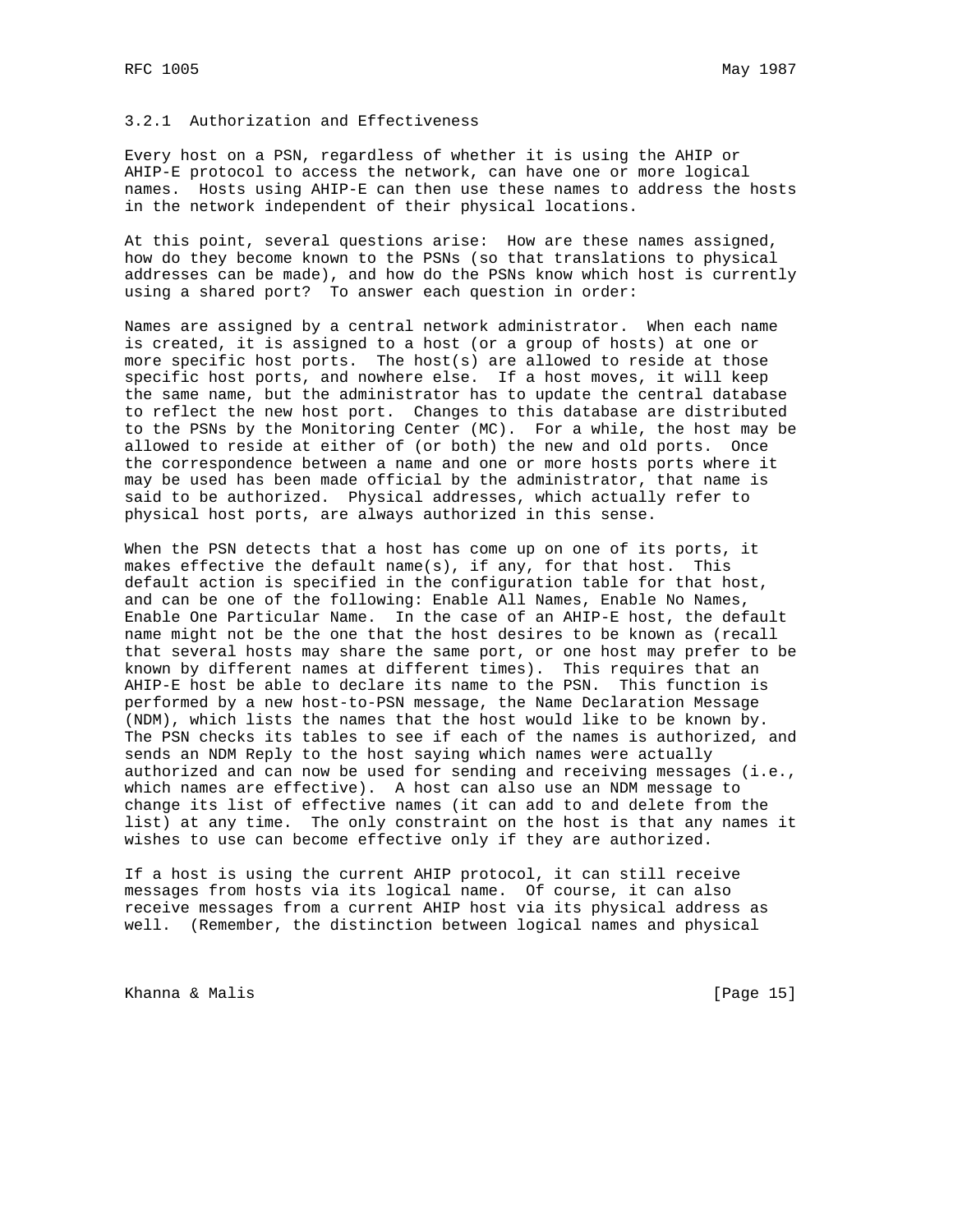addresses is that the addresses correspond to physical locations on the network, while the names are strictly logical identifiers).

The third question above has by now already been answered. An AHIP-E host can use the NDM message to tell the PSN which host it is (which names it is known by). Thus, even if this is a shared port, the PSN knows which host is currently connected.

WHENEVER A HOST GOES DOWN, ITS NAMES AUTOMATICALLY BECOME NON-EFFECTIVE. When it comes back up, the default action (from the host's configuration) is taken. If the host wishes to be known by a name other than the default, it will have to issue a NDM. It will also have to do this upon receipt of reset NOPS from the PSN.

### 3.2.2 Translation Policies

Several hosts can share the same logical name. If more than one of these hosts is up at the same time, any messages sent to that logical name will be delivered to just one of the hosts sharing that name, and a RFNM will be returned as usual. However, the sending host will not receive any indication of which host received the message, and subsequent messages to that name are not guaranteed to be sent to the same host. Typically, hosts providing exactly the same service could share the same logical name in this manner.

Similarly, when a host is multi-homed, the same logical name may refer to more than one host port (all connected to the same host). If the host is up on only one of those ports, that port will be used for all messages addressed to the host. However, if the host were up on more than one port, the message would be delivered over just one of those ports, and the subnet would choose which port to use. This port selection could change from message to message. If a host wanted to insure that certain messages were delivered to it on specific ports, these messages could use either the port's physical address or a specific logical name that referred to that port alone.

Three different address selection policies are available for the name mapping process. When translated, each name uses one of the three policies (the policy is administratively pre-determined on a per-name basis). The three policies are:

o Attempt each translation in the order in which the physical addresses are listed in the PSN's translation tables, to find the first reachable physical host address. This list is always searched from the top whenever a new virtual circuit connection has to be created. This is the most commonly used policy.

Khanna & Malis **Extending Community** (Page 16)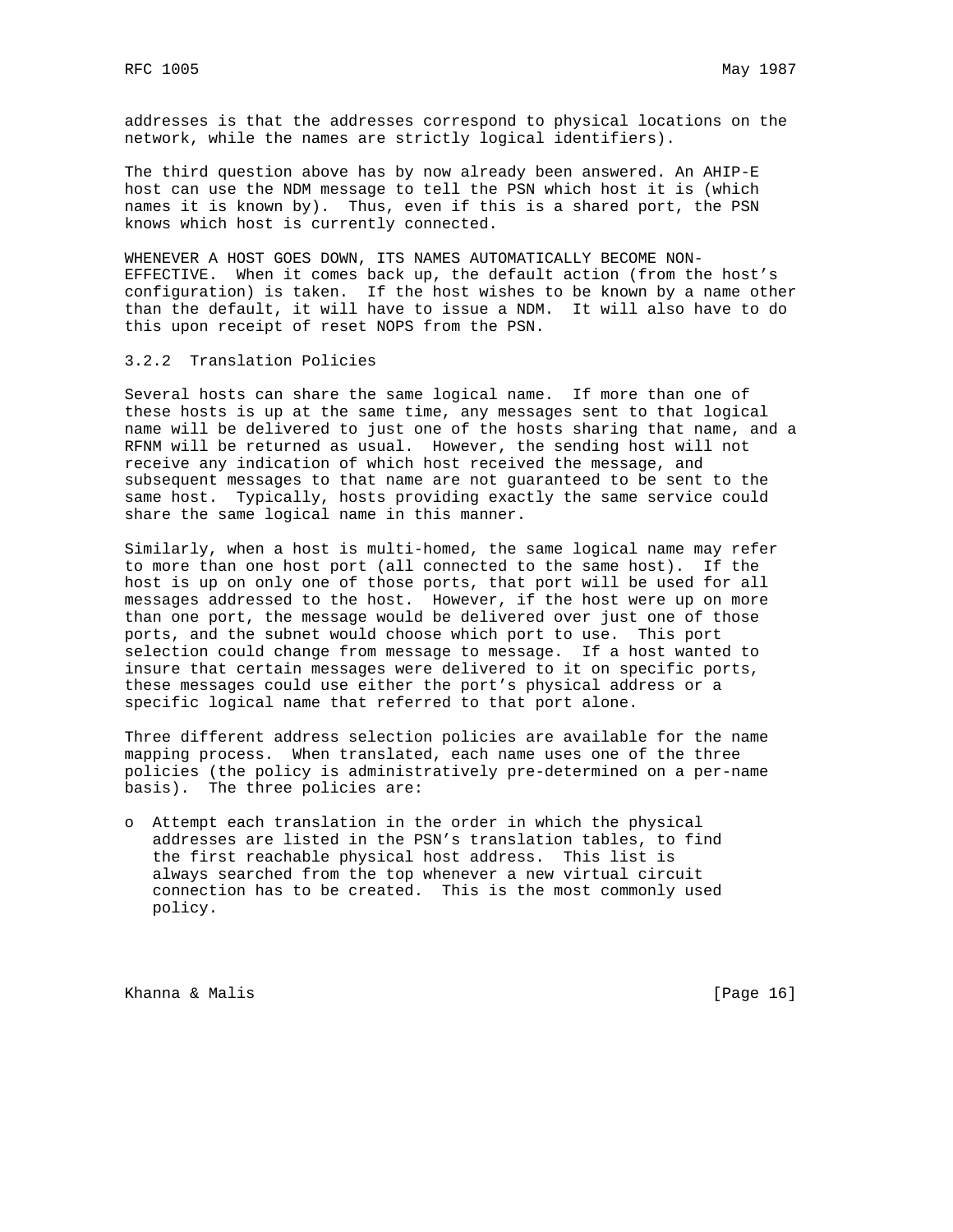- o Selection of the closest physical address, which uses the PSN's internal routing tables to find the translation to the destination PSN with the least cost path for the particular type-of-service whenever a new virtual circuit connection has to be created.
- o Use load leveling. This is similar to the first policy, but differs in that searching the address list for a valid translation starts at the address following where the previous translation search ended whenever a new virtual circuit connection has to be created. This attempts to spread out the load from any one PSN's hosts to the various host ports associated with a particular name. Note that this is NOT network-wide load leveling, which would require knowledge about flows throughout the network.
- 3.2.3 Reporting Destination Host Downs

As is explained in Report 1822, whenever regular messages are sent by a host, the PSN opens a virtual circuit connection to each destination host from the source host. A new connection is opened for each new source-address/destination-name (or address, as the case might be)/handling-type/type-of-service combination. A connection will stay open at least as long as there are any outstanding (un-RFNMed) messages using it and both the source and destination hosts stay up. Connections are also closed after a period of inactivity.

However, the destination host may go down for some reason during the lifetime of a connection. If the host goes down while there are no outstanding messages to it in the network, then the connection is closed and no other action is taken until the source host submits the next message for that destination. At that time, ONE of the following events will occur:

- A1. If a physical address is being used to specify the destination host, then the source host will receive a type 7, subtype 0 (Destination Host Dead) message from the PSN.
- A2. If a logical name is being used to specify the destination host, and the name maps to only one authorized host port,then a type 7, subtype 0 message will be sent to the source host.
- A3. If a logical name is being used to specify the destination host, and the name maps to more than one authorized host port, then the PSN attempts to open a connection to another authorized and effective host port for that name. If no such connection can be made, the host will receive a type

Khanna & Malis **Extending Community** (Page 17)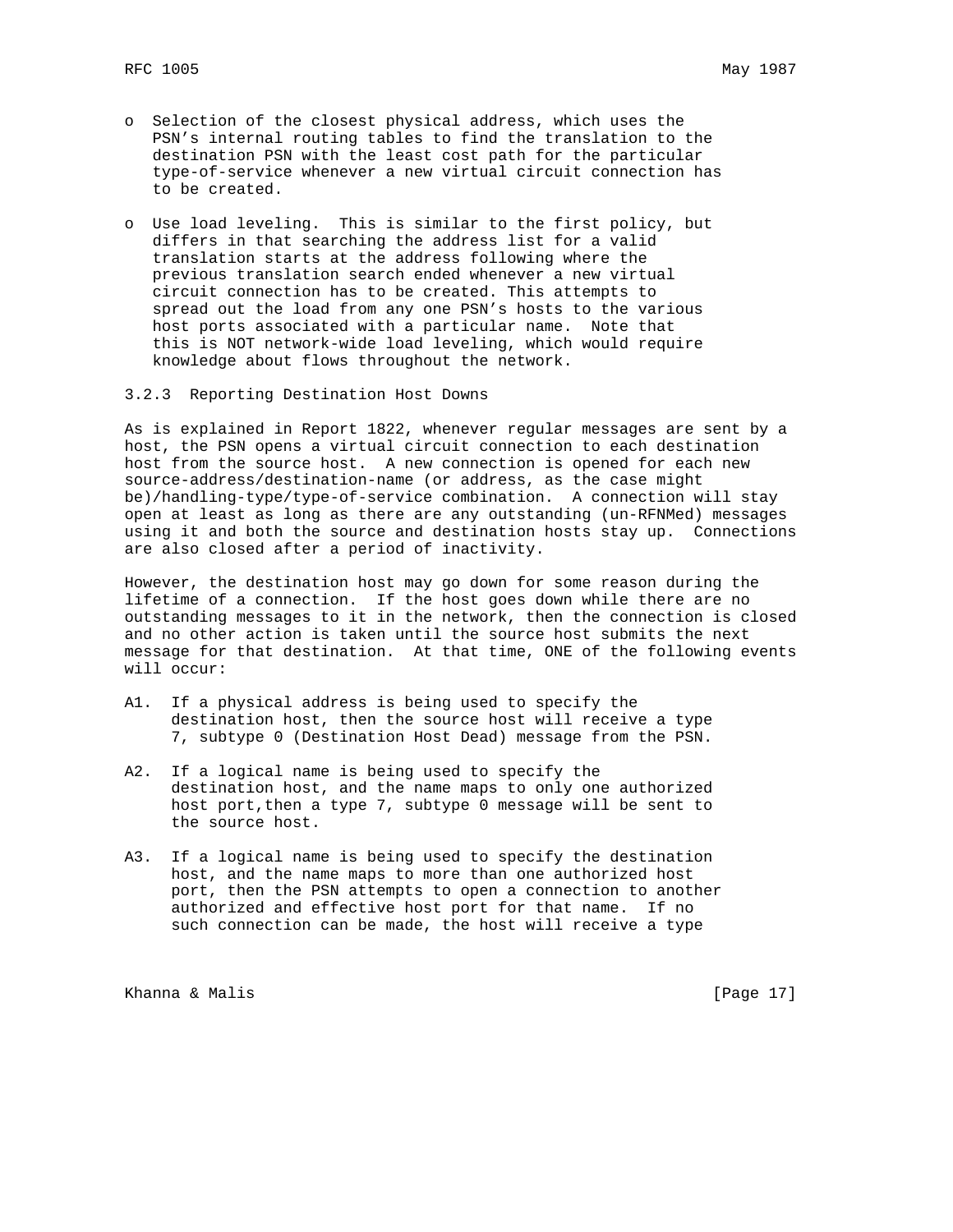15 (AHIP Name or Address Error), subtype 5 (no effective translations) message (see section 5.2). Note that a type 7 message cannot be returned to the source host, since type 7 messages refer to a particular destination host port, and the name maps to more than one destination port. However, in the case of a version 0 or 1 host, a type 7, subtype 0 message will be returned for each outstanding message. See chapter 6 for further details on version numbers.

Things get a bit more complicated if there are any outstanding messages on the connection when the destination host goes down. The connection will be closed, and one of the following will occur:

- B1. If a physical address is being used to specify the destination host, then the source host will receive a type 7 message for each outstanding message.
- B2. If a logical name is being used to specify the destination host, then the source host will receive a type 9 (Incomplete Transmission), subtype 6 (message lost due to logically addressed host going down) message for each outstanding message. The next time the source host submits another message for that same destination name, the previous algorithm will be used (either step A2 or step A3). However,in the case of a version 0 or 1 host, a type 7,subtype 0 message will be returned for each outstanding message. See chapter 6 for further details on version numbers.
- 3.3 Establishing Host-PSN Communications

When a host comes up on a PSN, or after there has been a break in the communications between the host and its PSN (see  $1822$   $(3.2)$ ), the orderly flow of messages between the host and the PSN needs to be properly (re- )established. This allows the PSN and host to recover from almost any failure in the other or in their communications path, including a break in mid-message.

The first messages that a host should send to its PSN are three NOPs. Three messages are required to ensure that at least one message will be properly read by the PSN (the first NOP could be concatenated to a previous message if communications had been broken in mid-stream, and the third provides redundancy for the second). These NOPs serve to synchronize the PSN with the host, to inform the PSN about how much padding the host requires between the message leader and its body and to specify the host's AHIP-E version number to the PSN (see chapter 6).

Similarly, the PSN will send three NOPs to the host when it detects that

Khanna & Malis **Extending Community** (Page 18)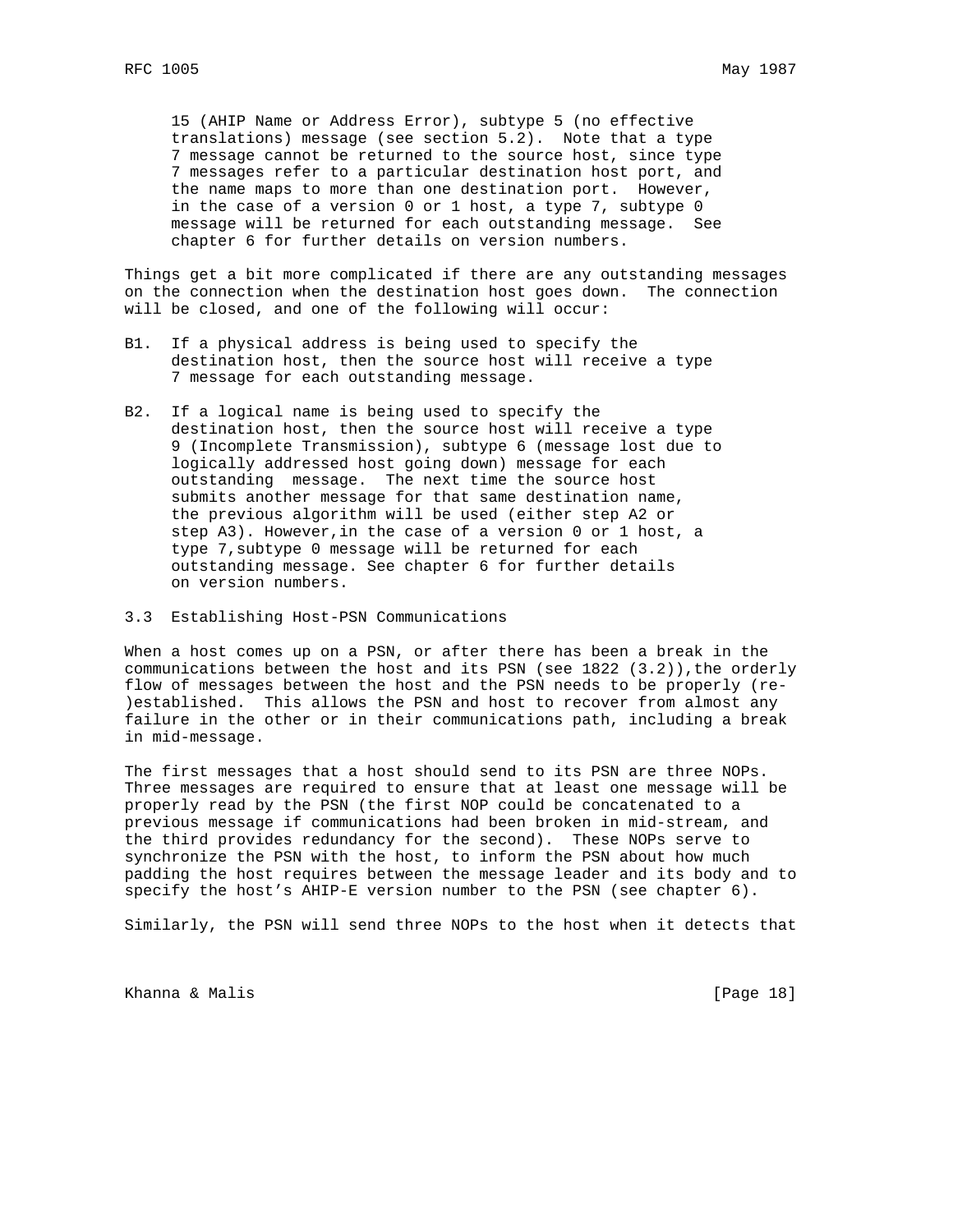the host has come up. The NOPs will be followed by an Interface Reset message. These NOPs will contain the physical address of the host interface.

Once the PSN and the host have sent each other the above messages, regular communications can commence. See 1822(3.2) for further details concerning the ready line, host tardiness, and other issues.

3.4 Name Server

There may be times when a host wants to perform its own translations, or might need the full list of physical addresses to which a particular name maps. For example, a connection- based host-to-host protocol may require that the same physical host port on a multi-homed host be used for all messages using that host-to-host connection, and the host does not wish to trust the PSN to always deliver messages using a destination name to the same host port.

In these cases, the host can submit a type 11 (Name Server Request) message to the PSN, which requests the PSN to translate the destination name and return a list of the addresses to which it maps. The PSN will respond with a type 11 (Name Server Reply) message, which contains the selection policy in use for that name, the number of addresses to which the name maps, the addresses themselves, and for each address, whether it is effective and its routing distance (for the particular type-ofservice specified in the Name Server Request message) from the PSN. See section 5.2 for a complete description of these messages' contents.

Using this information, the source host could make an informed decision on which of the physical host ports corresponding to a logical name to use and then send the messages to that port, rather than to the name.

The PSN also supports a different type of name service. A host needs to issue a Name Declaration Message to the PSN in order to change its effective names, but it may not wish to keep its names in some table or file in the host. In this case, it can ask the PSN to tell it which names it is authorized to use.

In this case, the host submits a type 12 (Port List Request) message to the PSN, and the PSN replies with a type 12 (Port List Reply) message. It contains, for the host port over which the PSN received the request and sent the reply, the number of names that map to the port, the list of names, and whether or not each name is effective. The host can then use this information in order to issue the Name Declaration Message. Section 5.2 contains a complete description of the reply's contents.

Khanna & Malis **Extending Community** (Page 19)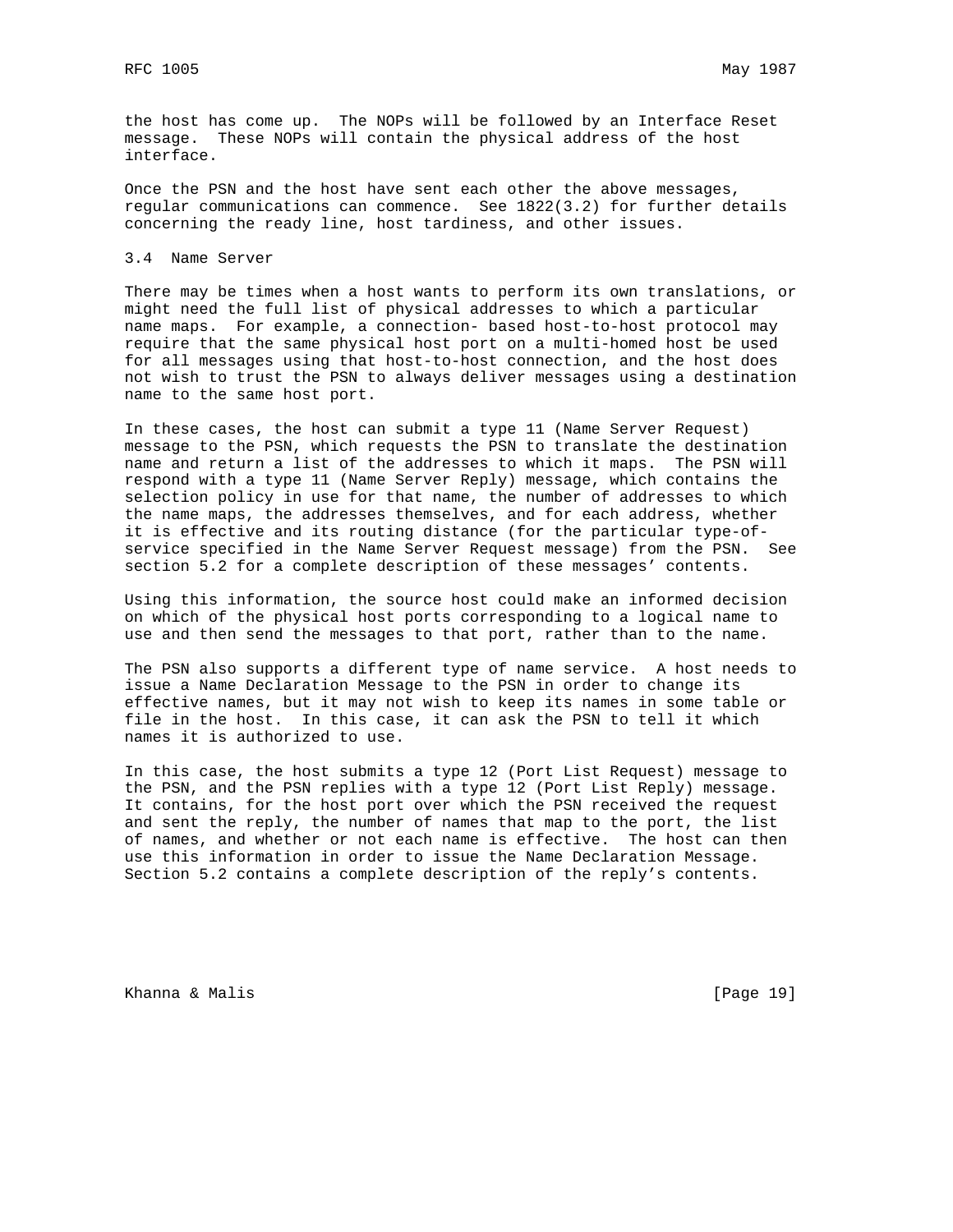4 OTHER CHANGES

This section describes the enhancements to the AHIP protocol involving type-of-service specification, subnet congestion feedback and network precedence level feedback. Note that only version 2 hosts will receive the congestion and precedence messages described in this section.

4.1 Type-of-Service Specification

Bits 9 and 10 of the AHIP leader, currently unused, will be used by the host to specify desired delay and throughput characteristics to the PSN. Bit 11, also currently unused, will be used to specify reliability. The bits have the following meaning:

Bit 9: delay bit

 0 -- normal delay 1 -- low delay

Bit 10: throughput bit

- 0 -- normal throughput
- 1 -- high throughput

### Bit 11: reliability bit

- 0 -- normal reliability
- 1 -- high reliability

The values of these bits are consistent with those of IP, and bits 11, 12 and 13 of the IP header can be copied directly into bits 9, 10 and 11 of the AHIP leader.

The type-of-service bits should be considered as extensions of the "Handling Type" field (bits 33-40 of the AHIP leader -- see 1822 (3.3)). Messages from host A to host B using the same destination name and of the same handling type and type-of- service will use the same connection, while those that differ in either type-of-service, destination name or handling type will use separate connections. In other words, for a given source host and destination name pair, a new connection will be established whenever a message with a new handlingtype/type-of- service combination is received.

Khanna & Malis **Extending Community** (Page 20)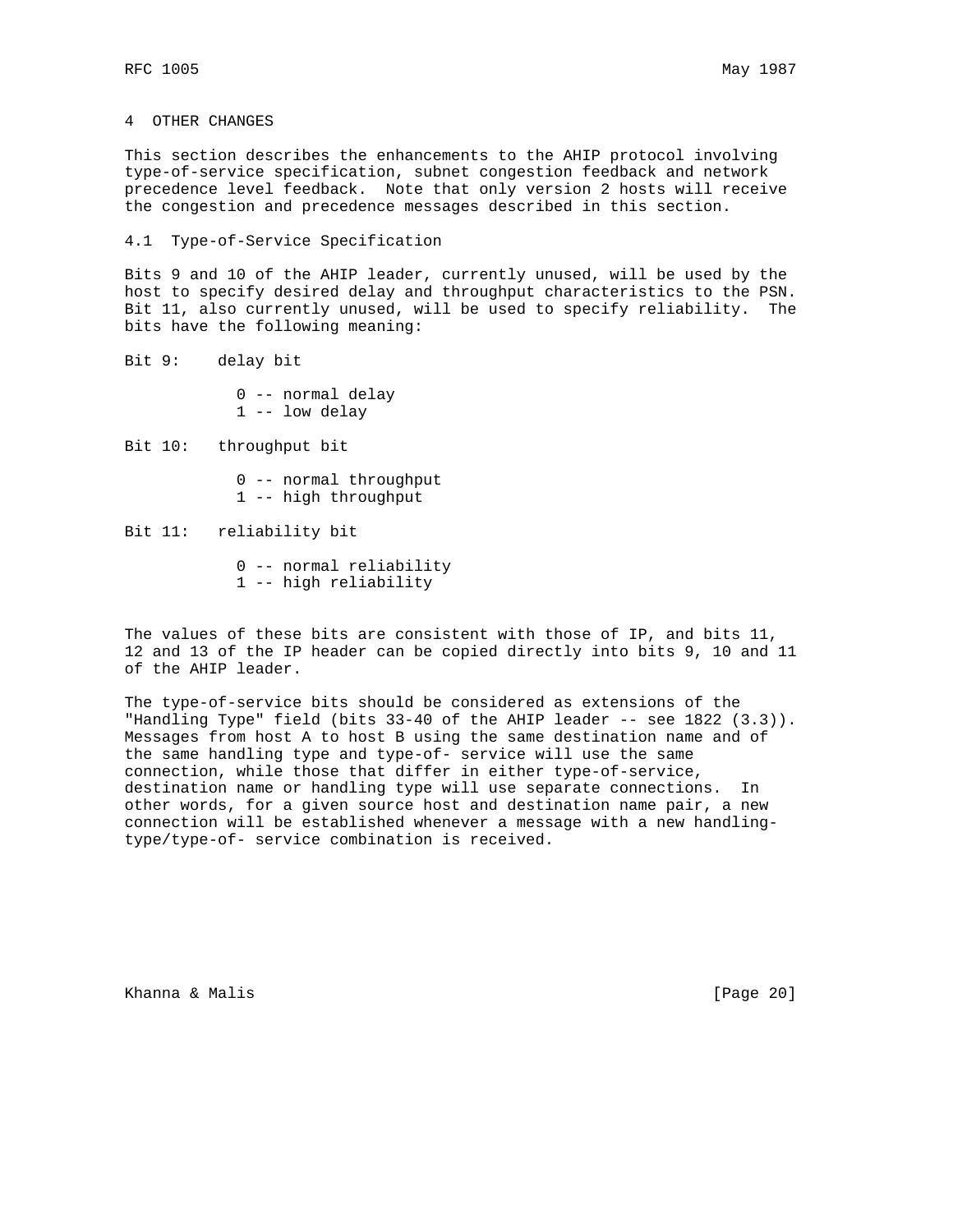#### 4.2 Subnet Congestion Feedback

This section describes the new messages that are part of the mechanism used by the PSN to communicate subnetwork congestion information to the host. Note that a host will be blocked by the PSN when its share of buffers in the PSN is used up. Thus, this information, which is communicated on a connection basis, will give the host an opportunity to selectively reduce its congesting flows, thus preventing all of its flows from getting blocked. Currently, a host has no way of knowing which of its flows is experiencing congestion; consequently, it is possible that one congesting flow can result in the blocking of all the host's flows.

Three new PSN-to-host messages have been created. These messages are:

- 1. STOP: Blocking Imminent -- Stop Sending on this Connection (Message type 13)
- 2. SLOW: Subnet Congestion -- Send at Slow Rate on this Connection (Message type 14) -- Maintain Window Size of 1, i.e., do not send a new message to this destination host with this type-of-service and handling type until all previous messages have been acknowledged by RFNMs.
- 3. GO: Congestion Subsided -- Send at Regular Rate on this Connection (Message type 16) -- Maintain Window Size of 8

These messages may be sent in any order and correspond to states, not transitions. A participating host should support three states with effective windows of 8, 1 and 0. The format of these messages can be found in section 5.2.

4.3 Precedence Level Information

Two new messages have been created:

- 1. Network Not Accepting Messages at this Precedence Level (Message type 9, subtype 7).
- 2. Network Precedence Level Cutoff Change (Message type 17).

The first message will be generated whenever the host attempts to send a message at a precedence level lower than the cutoff. The cutoff represents a precedence level below which no traffic may be submitted

Khanna & Malis **Extending Community** (Page 21)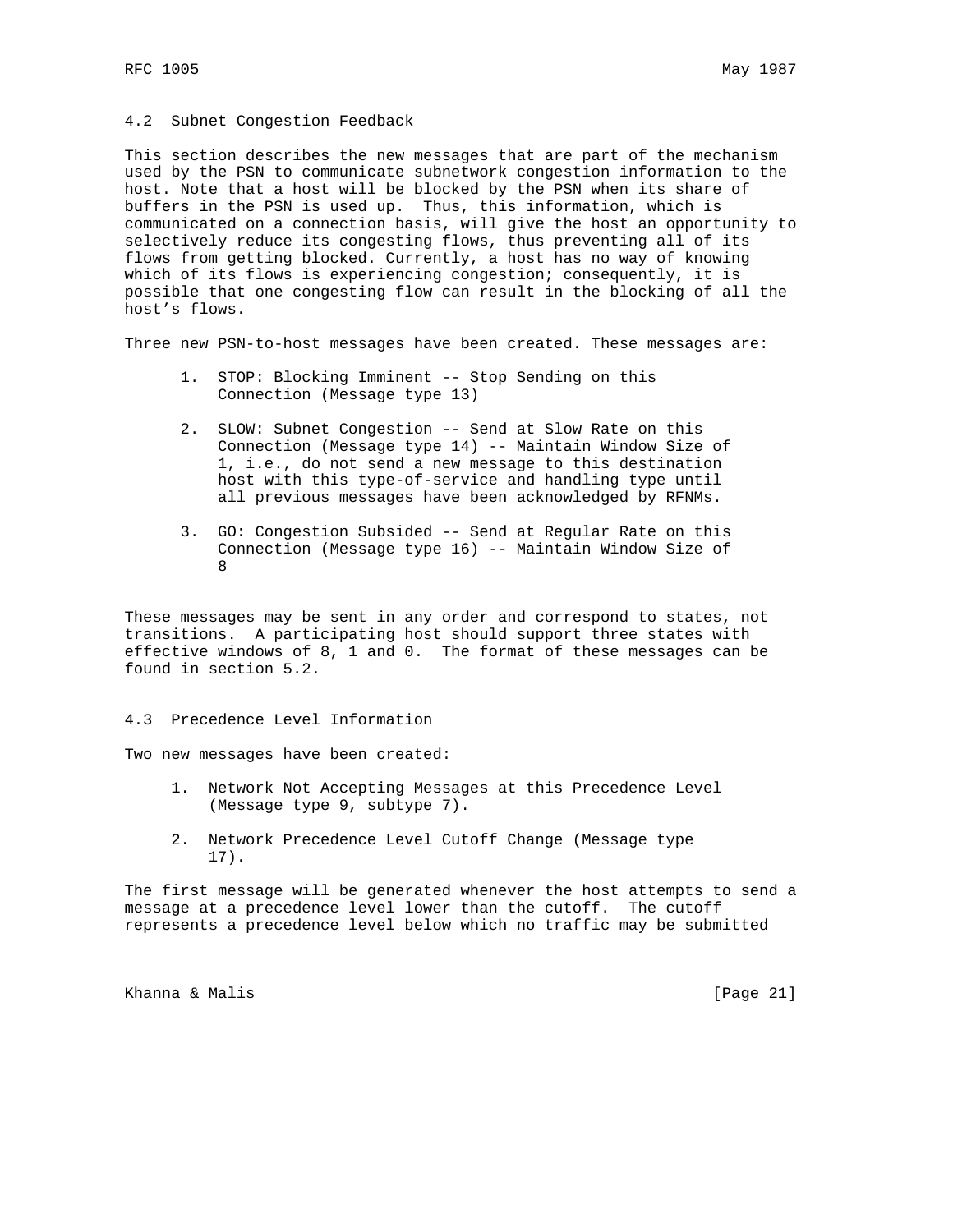into the subnetwork; note that a cutoff set to the lowest possible precedence level implies that no precedence restrictions are in effect. If the host has chosen not to receive the new AHIP-E messages, then the PSN will send a type 7, sub-type 3 message (communication with the destination host is administratively prohibited) instead. The second message will be generated whenever the network precedence level cutoff changes. Both messages contain the network precedence cutoff value. The format of these messages can be found in section 5.2.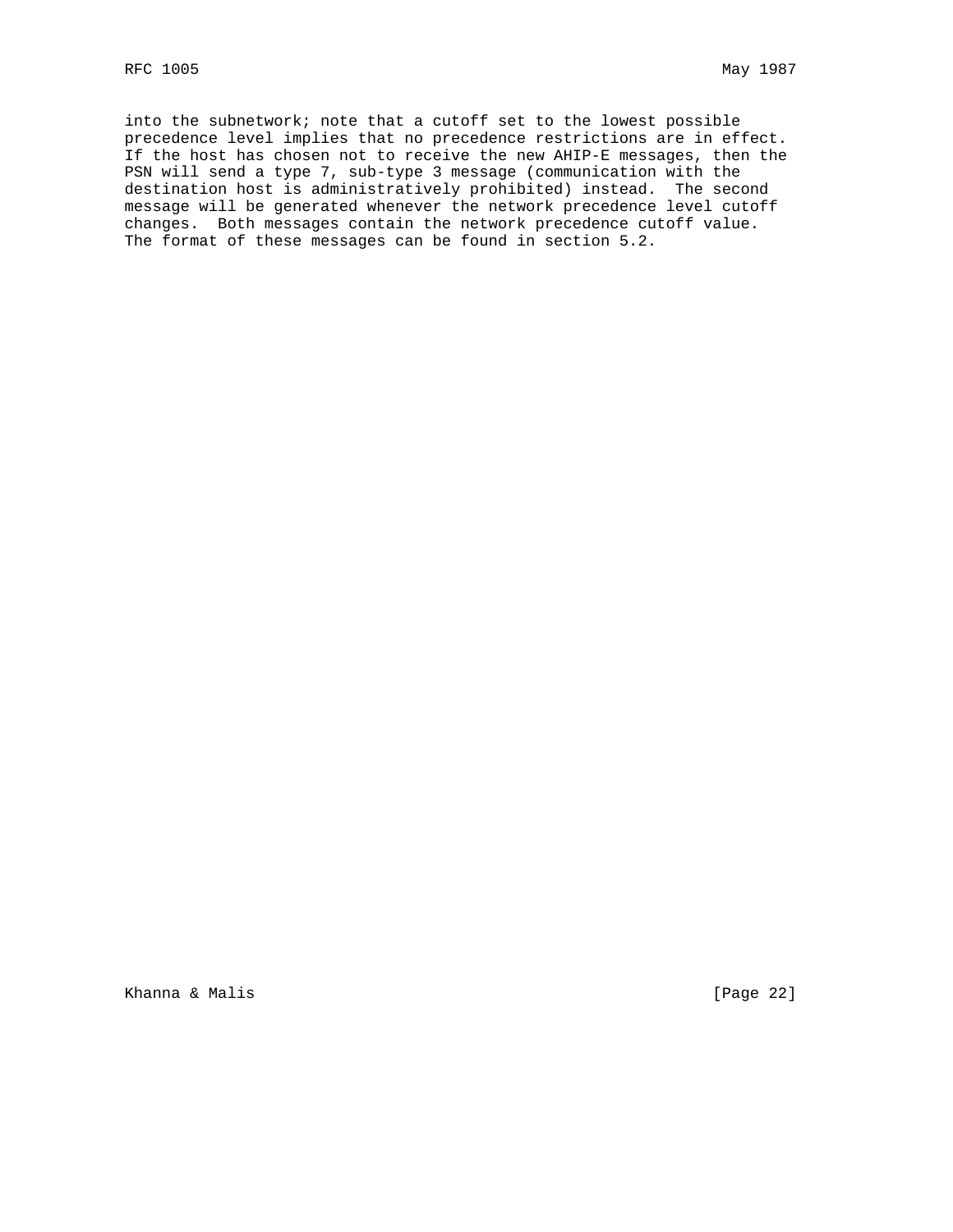## 5 FORMATS FOR NEW AHIP-E MESSAGES

The following sections describe the formats of the leaders that precede messages between an AHIP-E host and its PSN. The formats are almost identical to those of AHIP (see 1822(3.3) and 1822(3.4)). New message types are marked by margin bars (as shown | here).

#### 5.1 Host-to-PSN AHIP-E Leader Format

| 4 5<br>1      | $\overline{8}$                                         |                                     |                  | 13 16 17 20 21 22 24 25           |   | $+ - + - - - - - +$  |              | 32 |  |
|---------------|--------------------------------------------------------|-------------------------------------|------------------|-----------------------------------|---|----------------------|--------------|----|--|
| UNUSED        | FORMAT<br>$FLAG$ $ E H E N $<br>-----+-------+-+-+-+-+ | T R U <br> D <br>$(15)$ $ L R L U $ | VERS             | UNUSED<br>-----+-------+-+------+ | C | T LEADER <br>R FLAGS | MESSAGE TYPE |    |  |
| 33            |                                                        | 40 41                               |                  |                                   |   |                      |              | 64 |  |
| HANDLING TYPE |                                                        |                                     | DESTINATION HOST |                                   |   |                      |              |    |  |
| 65            |                                                        |                                     | 76 77 80 81      |                                   |   |                      |              | 96 |  |
|               | MESSAGE ID                                             |                                     | SUB-TYPE         |                                   |   | UNUSED               |              |    |  |

## Host-to-PSN AHIP-E Leader Format Figure 5.1

Bits 1-4: Unused, must be set to zero.

Bits 5-8: Format Flag This field is set to decimal 15 (1111 in binary).

Bits 9-11: Type-of-Service

 Bit 9: Delay Bit: 0 -- normal delay 1 -- low delay Bit 10: Throughput Bit: 0 -- normal throughput 1 -- high throughput Bit 11: Reliability Bit:

Khanna & Malis **Extending Community** (Page 23)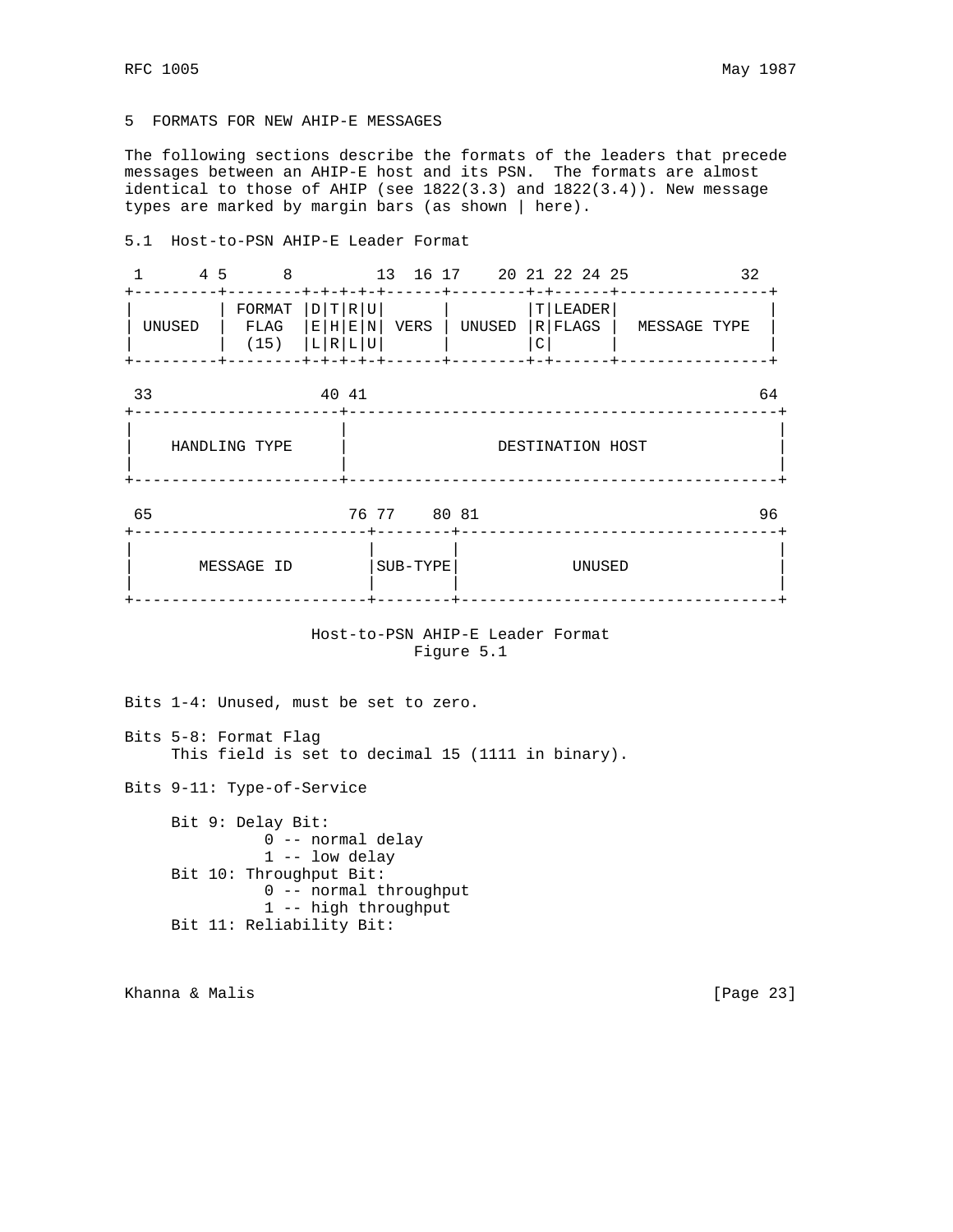0 -- normal reliability 1 -- high reliability Bit 12: Unused, must be set to zero. Bits 13-16: AHIP-E Version number Ignored by the PSN except in the case of a NOP -- see chapter 6. Bits 17-20: Unused, must be set to zero. Bit 21: Trace Bit: If equal to one, this message is designated for tracing as it proceeds through the network. See 1822(5.5). Bits 22-24: Leader Flags: Bit 22: A flag available for use by the destination host. See  $AHP(3.3)$  for a description of its use by the PSN's TTY Fake Host. Bits 23-24: Reserved for future use, must be zero. Bits 25-32: Message Type: Type 0: Regular Message - All host-to-host communication

- occurs via regular messages, which have several sub types, found in bits 77-80. These sub-types are: 0: Standard - The PSN uses its full message and error control facilities, and host blocking may occur.
	- 3: Uncontrolled Packet The PSN will perform no message-control functions for this type of message, and network flow and congestion control may cause loss of the packet. Also see 1822(3.6). 1-2,4-15: Unassigned.
- Type 1: Error Without Message ID See 1822(3.3).
- Type  $2:$  Host Going Down see  $1822(3.3)$ .
- Type 3: Name Declaration Message (NDM) This message is | used by the host to declare which of its logical names is or is not effective (see section  $3.2.1$ ), or to make all of its names non-effective. The first 16 bits of the data portion of the NDM message, following the | leader and any leader padding, contains the number of logical names contained in the message. This is followed by the logical name entries, each 32 bits |

Khanna & Malis **Extending Community** (Page 24)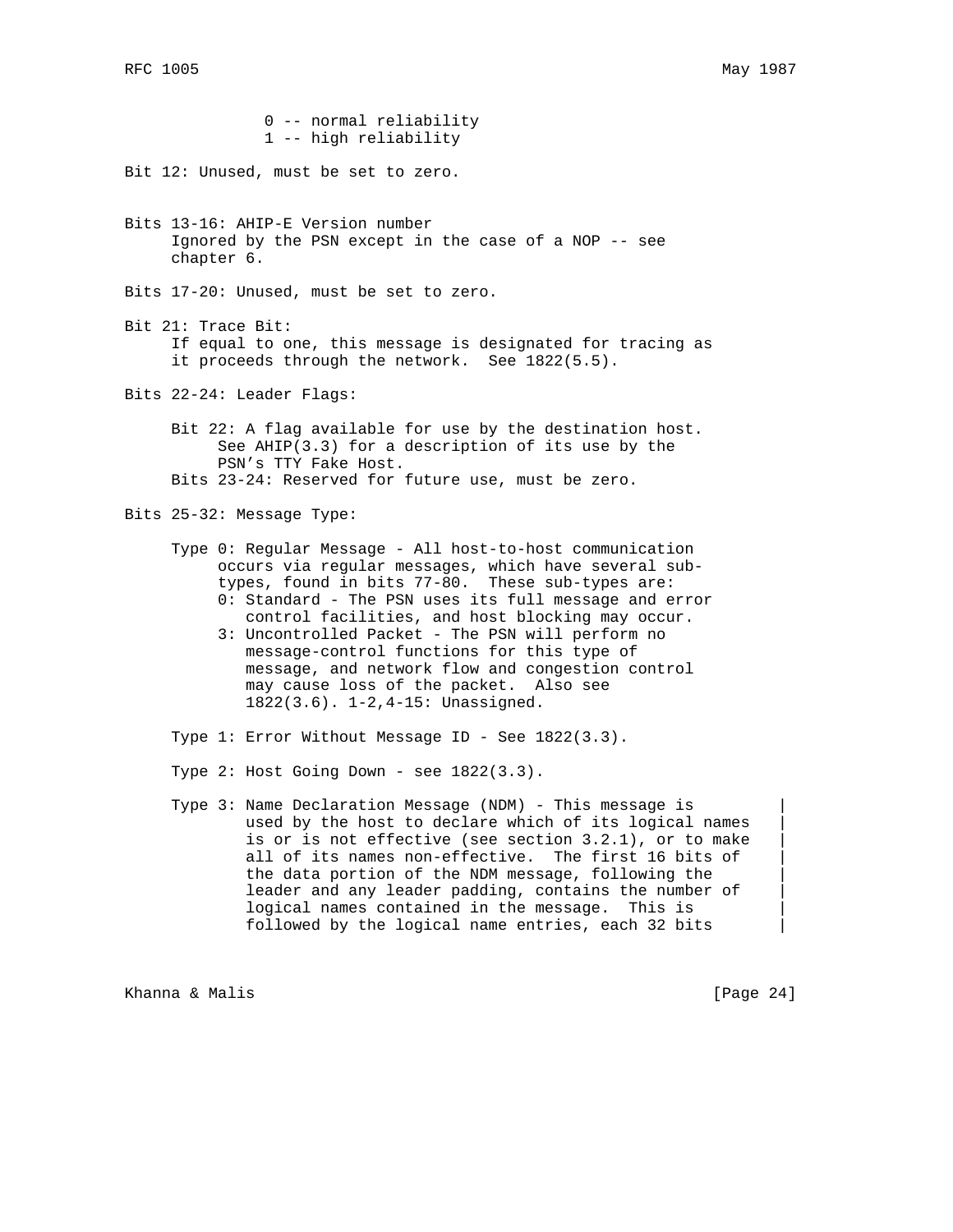long, of which the first 16 bits is a logical name and | the second 16 bits contains either of the integers | zero or one.  $\,$  Zero indicates that the name should not  $\,$   $\,$   $\,$   $\,$  be effective, and one indicates that the name should be | effective. Note that only the names explicitly in the | NDM will remain enabled after the NDM is processed | (assuming that they are authorized). The PSN will | reply with a NDM Reply message (see section 5.2) | indicating which of the names are now effective and | which are not. Pictorially, a NDM message has the following format including the leader, which is printed | in hexadecimal, and without any leader padding):

|         | 16 17 |                  |         |                                 | 48                        |
|---------|-------|------------------|---------|---------------------------------|---------------------------|
| 0F00    |       | 0003             |         | 0000                            |                           |
| 49      |       |                  |         |                                 | 96                        |
| 0000    |       | 0000             |         | 0000                            |                           |
| 97      |       |                  |         |                                 | 144                       |
|         |       |                  |         | $0$ or $1$                      |                           |
|         |       |                  |         |                                 |                           |
| name #2 |       | $0$ or $1$       |         | etc.                            |                           |
|         | 145   | 64 65<br>160 161 | 112 113 | # of entries   name #1  <br>176 | 32 33<br>80 81<br>128 129 |

 NDM Message Format Figure 5.2

Khanna & Malis **Extending Contract Contract Contract Contract Contract Contract Contract Contract Contract Contract Contract Contract Contract Contract Contract Contract Contract Contract Contract Contract Contract Contrac**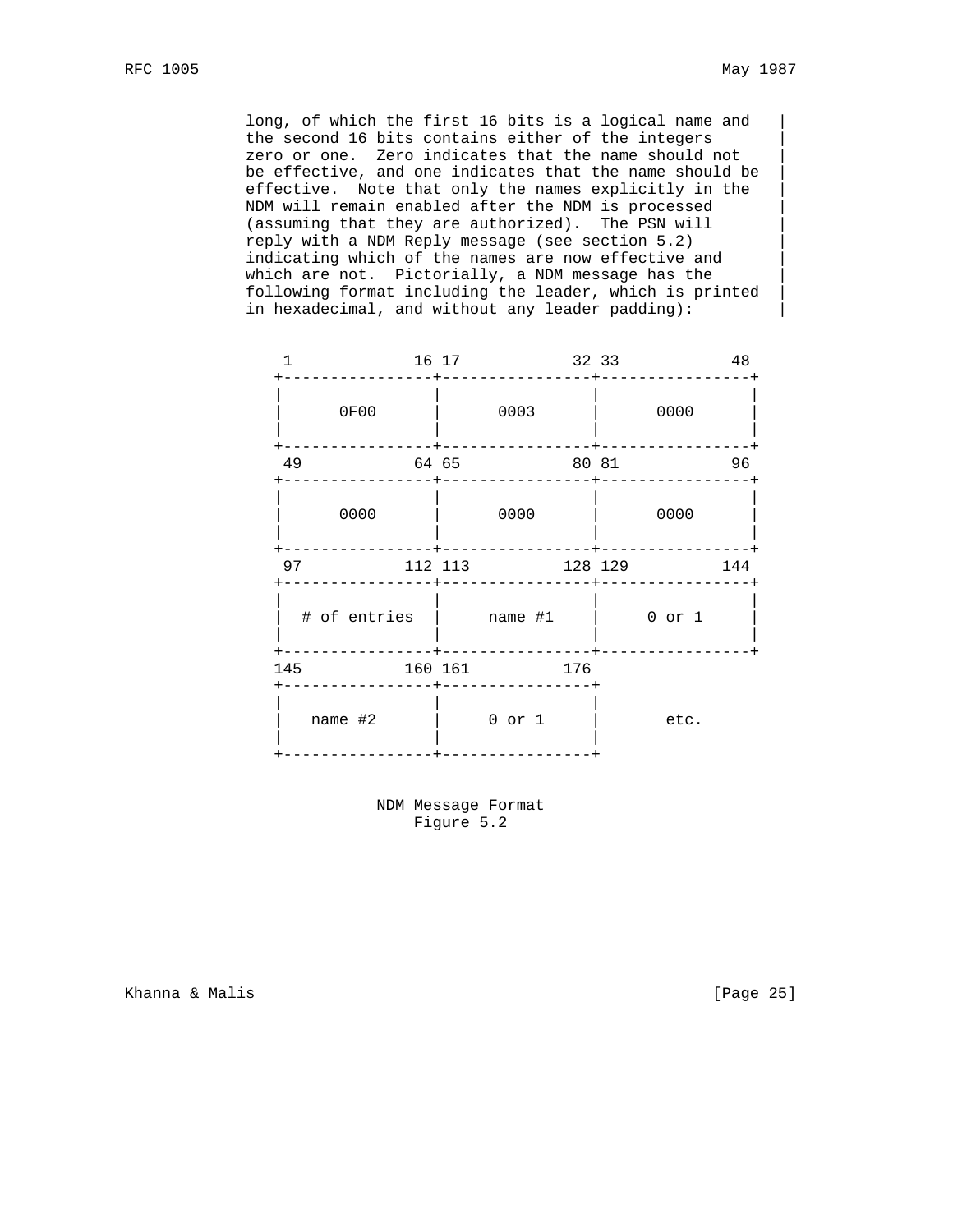An NDM with zero entries will cause all current effective names for the host to become non-effective.

Type  $4:$  NOP -- see  $1822(3.3)$ . Bits  $13-16$  of the NOP leader are used to determine the host's AHIP-E version -- see chapter 6.

Type 8: Error with Message ID - see 1822(3.3).

- Type 11: Name Server Request This allows the host to use the PSN's logical addressing tables as a name server. The destination name in the AHIP-E leader is translated, and the PSN replies with a Name Server | Reply message, which lists the physical host addresses | to which the destination name maps. The type-of service bits (bits 9-11) should be set correctly by | the host, as the Name Server Reply message contains | information about characteristics of the subnetwork | route(s) to that destination, which will depend on the | type-of-service. |
- Type 12: Port List Request This allows the physical host | to request the list of names that map to the host port | over which this request was received by the PSN. The | PSN replies with a Port List Reply message, which lists the names that map to the port.

Types 5-7,9-10,13-255: Unassigned.

Bits 33-40: Handling Type:

 The top two bits (33 and 34) specify the precedence of the connection. There are 4 precedence levels, level 3 being the highest and level 0 the lowest. Bits 35-40 are used to specify up to 64 separate connections at a particular precedence level and type-of-service.

Bits 41-64: Destination Host:

 This field contains the name or address of the destination host, as described in figures 3.3 and 3.2 respectively. If it contains a name, the name will be checked for effectiveness, with an error message returned to the source host if the name is not effective.

Bits 65-76: Message ID:

 This is a host-specified identification used in all type 0 and type 8 messages, and is also used in type 2 messages. When used in type 0 messages, bits 65-72 are also known as the Link Field, and should contain values specified in

Khanna & Malis **Extending Community** (Page 26)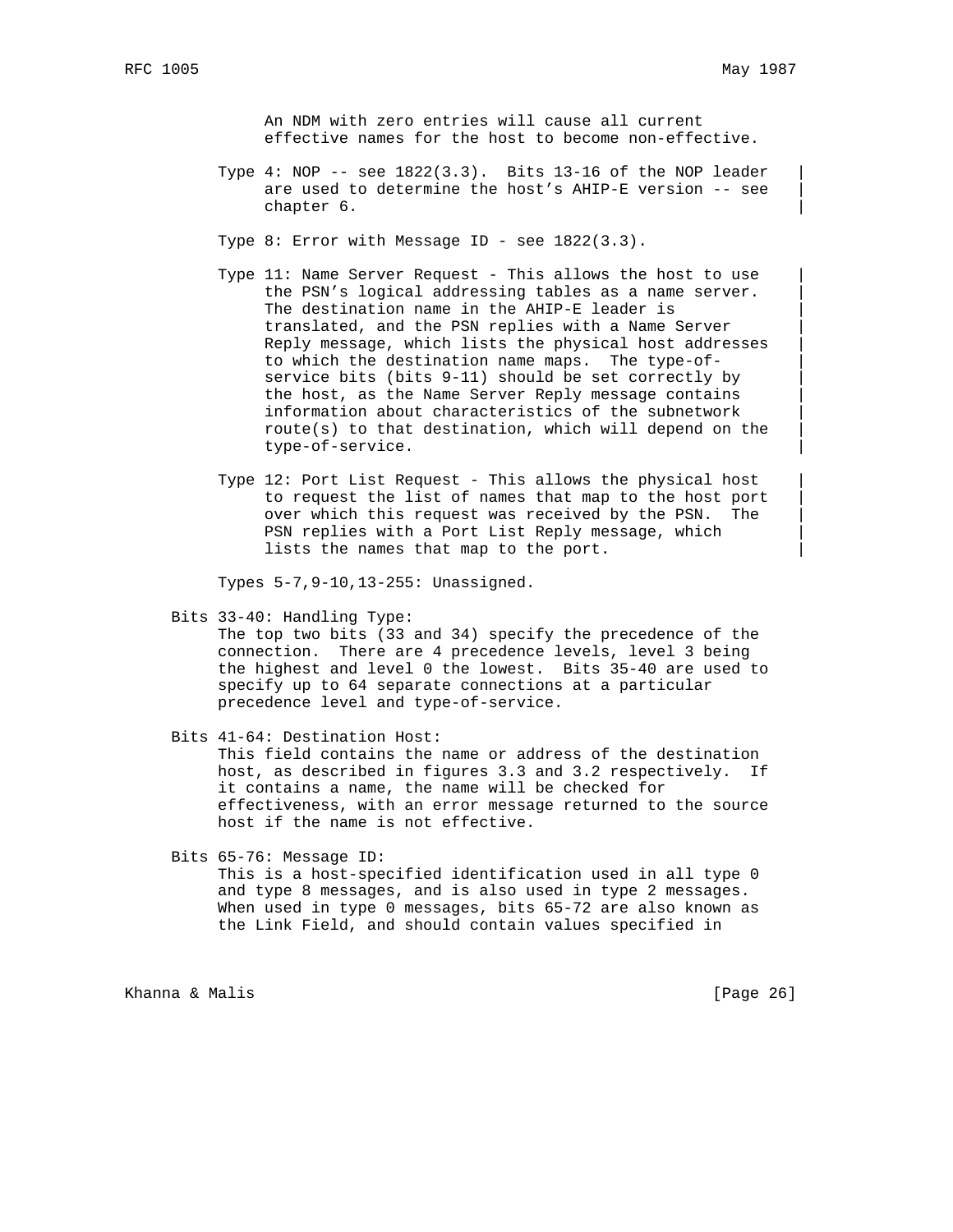Assigned Numbers [3] appropriate for the host-to-host protocol being used.

 Bits 77-80: Sub-type: This field is used as a modifier by message types 0, 2, 4, and 8.

Bits 81-96: Unused

5.2 PSN-to-Host AHIP-E Leader Format

|        | 45 |              |                                       | 12     | 16 17  | 20 21 22 24 25        |              |  |
|--------|----|--------------|---------------------------------------|--------|--------|-----------------------|--------------|--|
| UNUSED |    | FLAG<br>(15) | $FORMAT$ $D T R$<br> E H E <br> L R L | UNUSED | UNUSED | T LEADER <br> R FLAGS | MESSAGE TYPE |  |

| 33 |               | 40 41 |             |             | 64 |
|----|---------------|-------|-------------|-------------|----|
|    | HANDLING TYPE |       |             | SOURCE HOST |    |
| 65 |               |       | 76 77 80 81 |             | 96 |
|    |               |       |             |             |    |

| MESSAGE ID |SUB-TYPE| MESSAGE LENGTH |

+-------------------------+--------+----------------------------------+

| | | |

## PSN-to-Host AHIP-E Leader Format Figure 5.3

Bits 1-4: Unused and set to zero.

Bits 5-8: Format Flag This field is set to decimal 15 (1111 in binary).

Bits 9-11: Type-of-Service Specified by the source host (see section 5.1).

Bits 12-20: Unused, must be set to zero.

Bit 21: Trace Bit:

Khanna & Malis **Extending Community** Channel Channel Channel Channel Channel Channel Channel Channel Channel Channel Channel Channel Channel Channel Channel Channel Channel Channel Channel Channel Channel Channel Channel C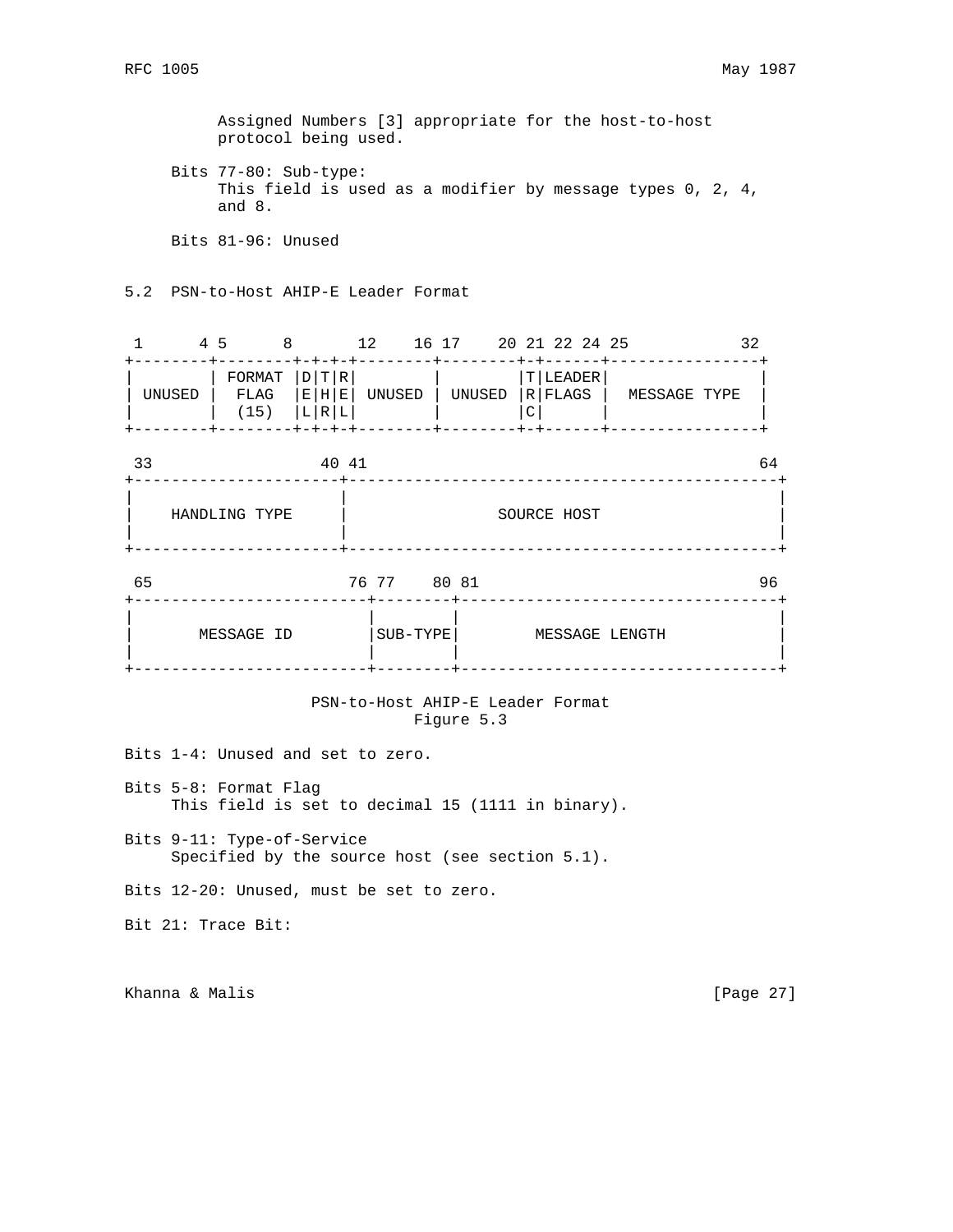If equal to one, the source host has designated this message for tracing as it proceeds through the network. See 1822(5.5).

Bits 22-24: Leader Flags:

 Bit 22: Available as a destination host flag. Bits 23-24: Reserved for future use, set to zero.

Bits 25-32: Message Type:

 Type 0: Regular Message - All host-to-host communication occurs via regular messages, which have several sub types. The sub-type field (bits 77-80) is the same as that sent in the host-to-PSN leader (see section 5.1).

Type 1: Error in Leader - See 1822(3.4).

Type 2: PSN Going Down - See 1822(3.4).

- Type 3: NDM Reply This is a reply to the NDM host-to-PSN | message (see section 5.1). It has the same number of entries as the NDM message to which it replies, and | each listed name is accompanied by a zero or a one (see figure 5.2). A zero signifies that the name is | not effective, and a one means that the name is now | effective. |
- Type 4: NOP The host should discard this message. It is used during initialization of the PSN/host communication. The Destination Host field will contain the physical address of the host port over which the NOP is being sent. All other fields are unused.

Type 5: Ready for Next Message (RFNM) - See 1822(3.4).

- Type  $6:$  Dead Host Status See  $1822(3.4)$ .
- Type 7: Destination Host or PSN Dead (or unknown) See 1822(3.4).

Type 8: Error in Data - See 1822(3.4).

 Type 9: Incomplete Transmission - See 1822(3.4). In addition to its already defined sub-types, this message has two new sub-types: 6: Logically Addressed Host Went Down - A logically |

Khanna & Malis **Extending Community** (Page 28)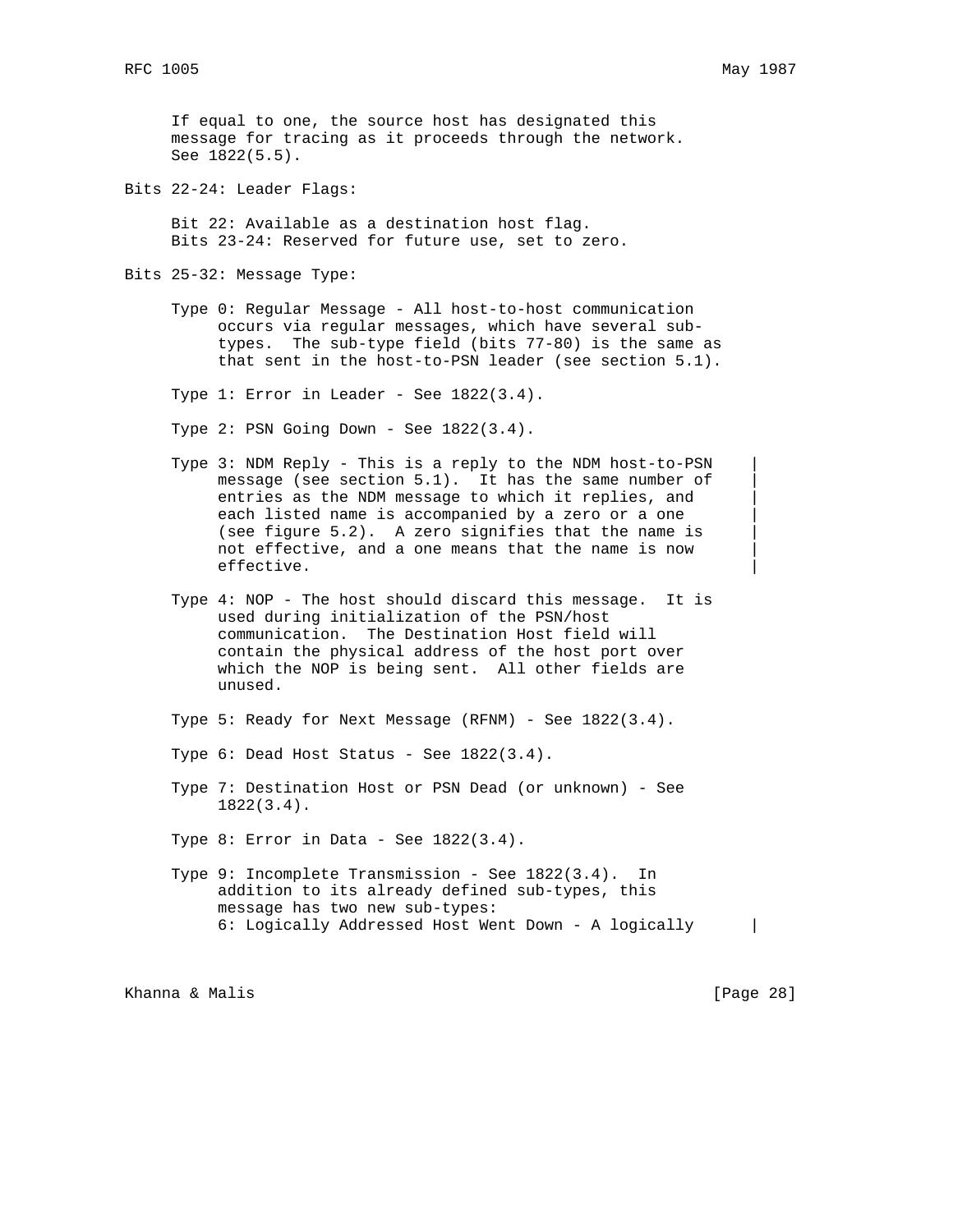addressed message was lost in the network because the destination host to which it was being | delivered went down. The message should be resubmitted by the source host, since there may | be another effective host port to which the message could be delivered (see section  $2.2.3$ ).

7: Network Not Accepting Messages at this Precedence Level - bits 33 and 34 encode the minimum precedence level currently being accepted by the network. See section 4.3.

Type  $10:$  Interface Reset - See  $1822(3.4)$ .

- Type 11: Name Server Reply This reply to the Name Server Request host-to-PSN message contains, following the | leader and any leader padding, a word with the selection policy and the number of physical addresses to which the destination name maps, followed by five | octets per physical address: the first three octets | contain an AHIP-E address, and the last two contain a | bit signifying whether or not that particular | translation is effective and the routing distance | (expected network transmission delay, in 6.4 ms units) | to the address's PSN for the type-of-service specified | in the Name Server Request being replied to. This type-of-service will be included in the Name Server | Reply leader. In figure 5.4, which includes the leader without any leader padding and has type-of -service set to 000, EFF is 1 for effective and 0 for non-effective, the destination name is in the format of figure 3.3, and POL is a two-bit number indicating | the selection policy for the name (see section  $3.2.2$ ):
	- 0: First reachable.
	- 1: Closest physical address.
	- 2: Load leveling. |
	- 3: Unused.

Khanna & Malis **Extending Community** (Page 29)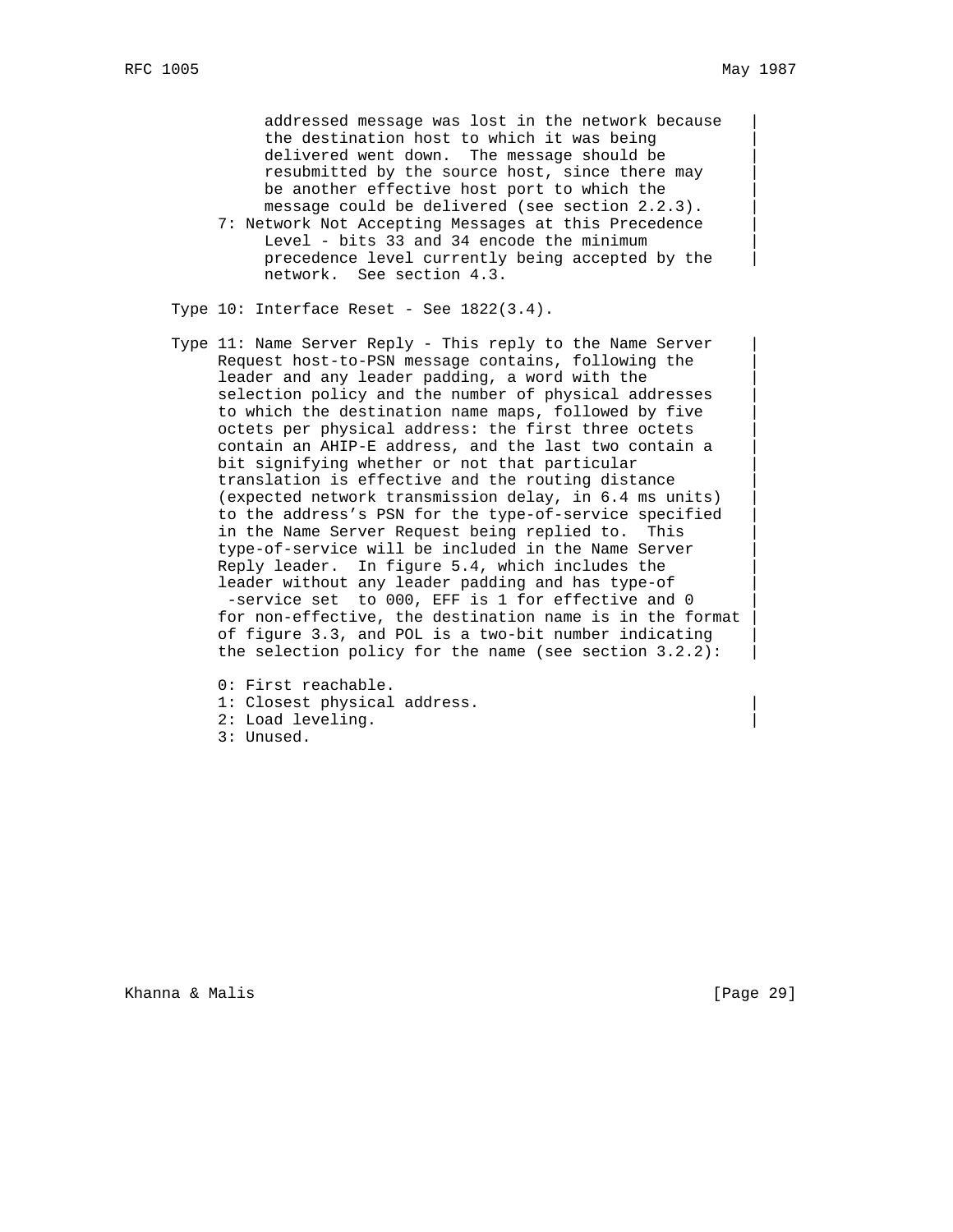

#### Name Server Reply Format Figure 5.4

Type 12: Port List Reply - This is the reply to the Port List Request host-to-PSN message. It contains the | number of names that map to this physical host port, followed by two words per name: the first word | contains a logical name that maps to this port, and | the second contains either a zero or a one, signifying whether or not that particular translation | is effective. The format is identical to the type 3 | NDM Reply message(see figure 5.2).

Type 13: STOP -- Stop Sending on this Connection. See |

Khanna & Malis **Extending Community** (Page 30)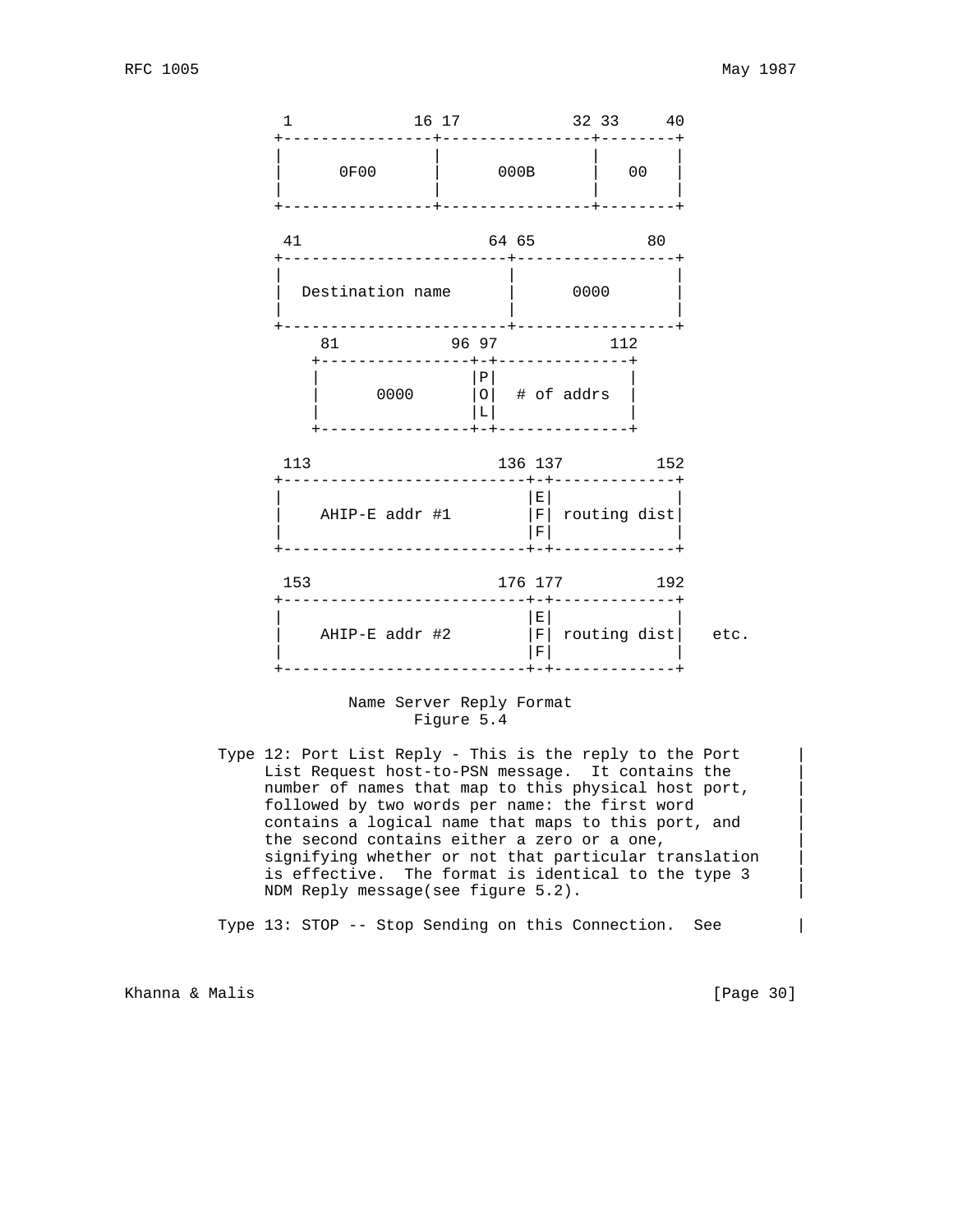section 4.2.

- Type 14: SLOW -- maintain window size of 1 on this | connection. See section 4.2.
- Type 15: Name or Address Error This message is sent in | response to a type 0 message from a host that | contained an erroneous Destination Host field. Its | sub-types are:
	- 2: The Destination Host name is not authorized.
	- 3: The physical host to which this singly-homed | Destination Host name translated is authorized | and up, but not effective. If the host was actually down, a type 7 message would be returned, not a type 15. |
	- 5: The multi-homed Destination Host name is | authorized but has no available effective translations. |
	- 6: A logically-addressed uncontrolled packet was sent | to a dead or non-effective host port. However, if it is resubmitted, there may be another effective host port to which the PSN may be able | to attempt to send the packet.
	- 7: Logical addressing is not in use. The PSN has no table of mappings from logical addresses to physical host ports.
	- 0, 1, 4, 8-15: Unassigned |
- Type 16: GO -- maintain window size of 8 on this | connection. See section 4.2.
- Type 17: Network Precedence Level Cutoff Change -- bits 33 | and 34 encode the minimum precedence level currently being accepted by the network. See section 4.3.

Types 18-255: Unassigned.

Bits 33-40: Handling Type: This has the value assigned by the source host (see  $1822(3.1)$ . This field is only used in message types 0, 5-9, and 13-16.

Bits 41-64: Source Host: See 1882(3.4). For type 0 messages this contains the physical address of the source host, in the format detailed in figure 3.2. For type 4 messages, this contains the physical address of the local host. For messages of type 5-9, 11 and 13-16 which are responses to messages from the

Khanna & Malis **Expansion Communist Communist Communist Communist Communist Communist Communist Communist Communist Communist Communist Communist Communist Communist Communist Communist Communist Communist Communist Commun**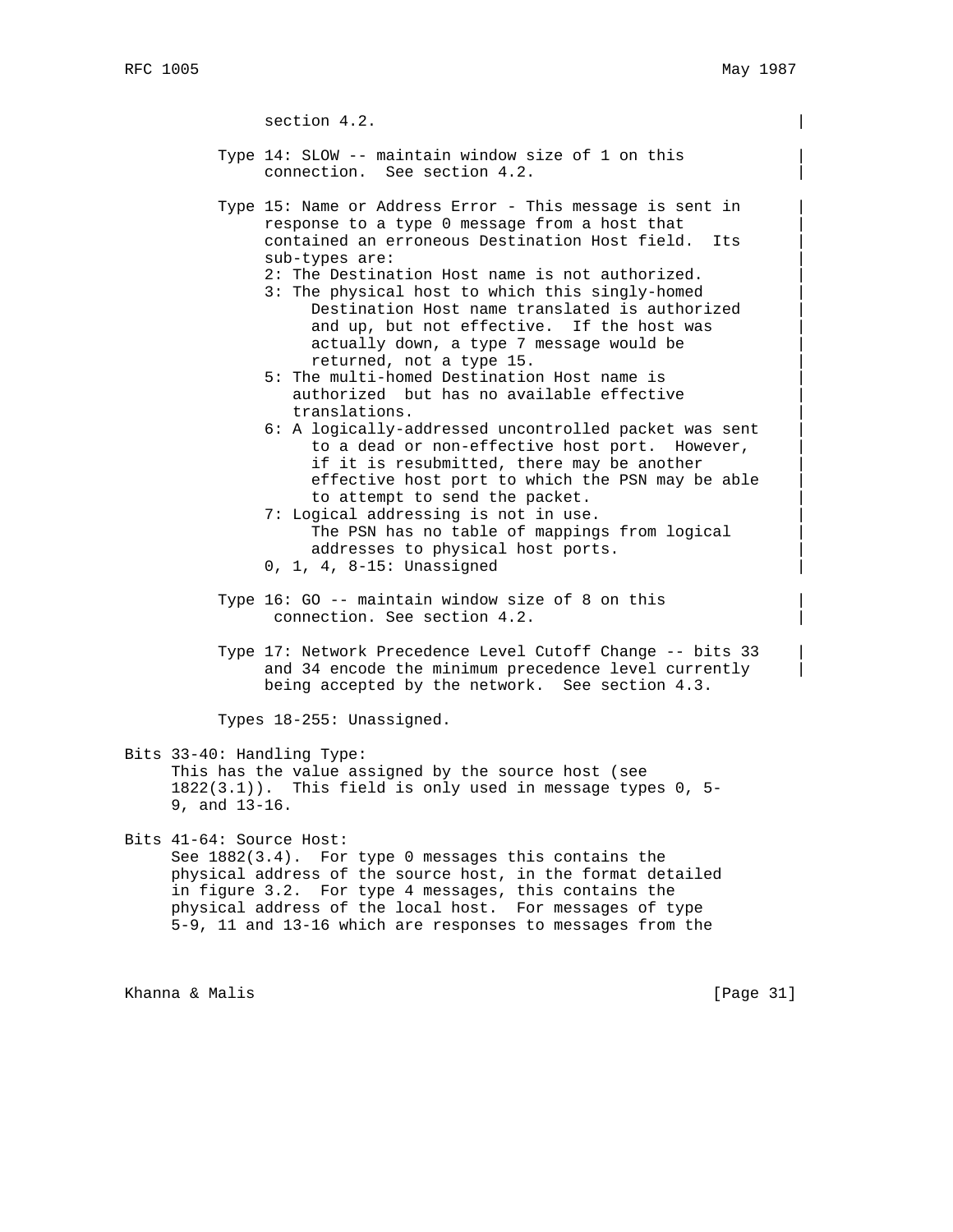local host, this contains the destination name as specified in the message from the local host.

- Bits 65-76: Message ID: For message types 0, 5, 7-9, and 15, this is the value assigned by the source host to identify the message (see section 5.1). This field is also used by message types 2 and 6.
- Bits 77-80: Sub-type: This field is used as a modifier by message types 0-2, 5-7, 9, and 15.
- Bits 81-96: Message Length: This field is contained in type 0 messages only, and is the actual length in bits of the message (exclusive of leader, leader padding, and hardware padding) as computed by the PSN.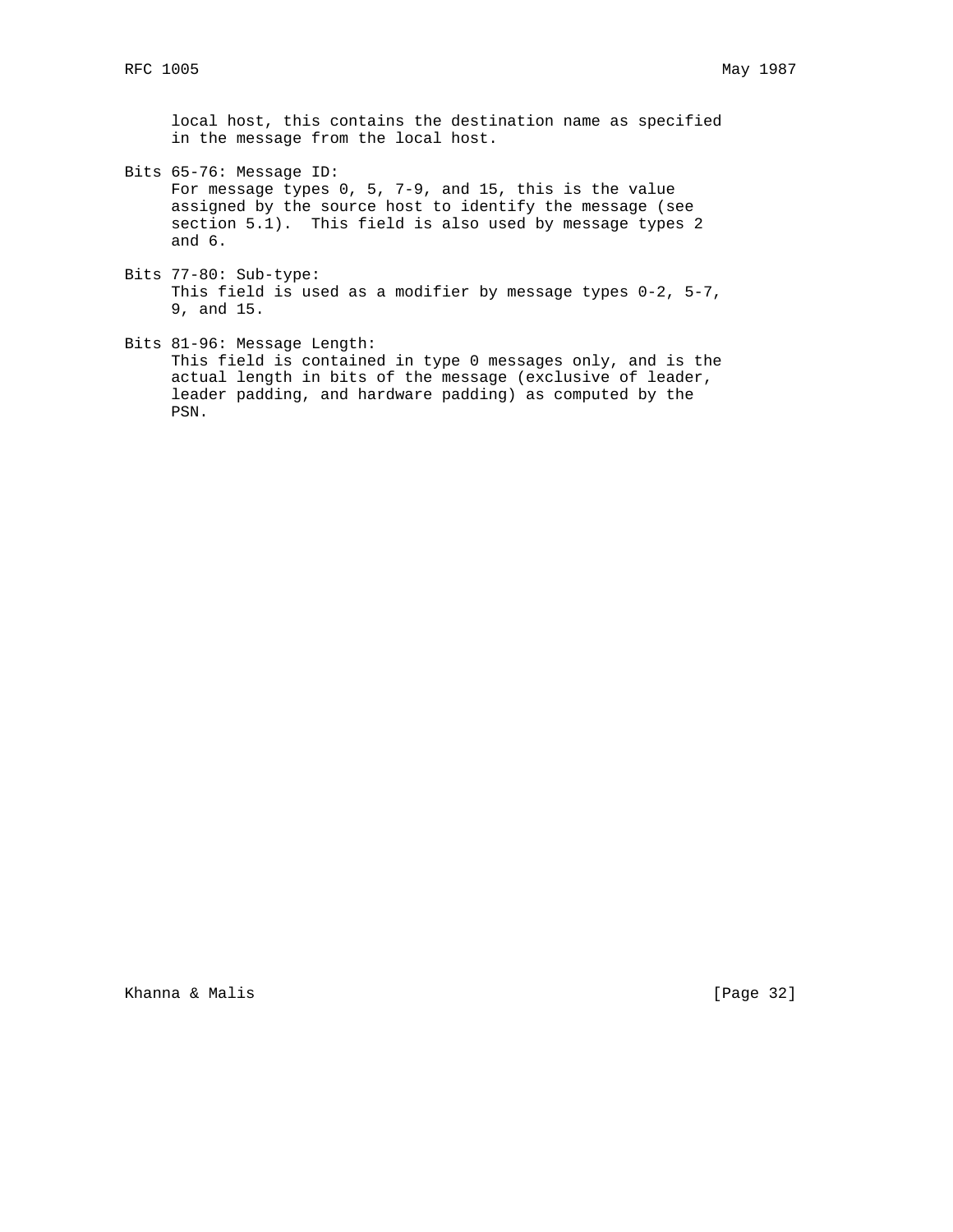### 6 AHIP-E VERSIONS

This specification provides three versions of AHIP-E and allows a host to specify its version in bits 13-16 of the leader of the NOP. The PSN will set the version of a host based on the value contained in the most recent NOP that it has received from the host. Thus, a host can change the PSN's idea of its version by issuing a NOP containing a different version value. Note that the version field in all other host-to-PSN messages will be ignored by the PSN.

Version 0:

A host that doesn't change its current AHIP implementation will presumably have the version bits in the AHIP leader set to zero. Version 0, thus, is nothing but current AHIP.

A version 0 host will not receive any of the new AHIP-E messages from the PSN, nor will the PSN expect any of the new host-to-PSN message types from the host. The type-of-service bits will always be set to zero in the PSN-to-host leader.

Version 1:

A version 1 host will be able to use logical names to address other hosts, will be able to use the 10-bit PSN field, will be able to specify desired type-of-service to the PSN, but will not receive any of the new AHIP-E messages from the PSN. The PSN will not expect any of the new host-to-PSN message types from the host either.

To implement version 1, a host need only make the following changes to its AHIP implementation:

- 1. Set the version number field to 1 when sending type 4 messages (NOPs).
- 2. When sending type 0 messages, copy IP address bits 8-31 into bits 41-64 of the AHIP leader.
- 3. When sending type 0 messages, copy IP header bits 11-13 to AHIP leader bits 9-11.

Version 2:

A version 2 host is one that is fully compliant with the AHIP-E protocol as described in this document. In addition to being able to take advantage of the features described under version 1 above, it should be able to send and receive all the new AHIP-E messages described in this document.

Khanna & Malis **Extending Community** (Page 33)